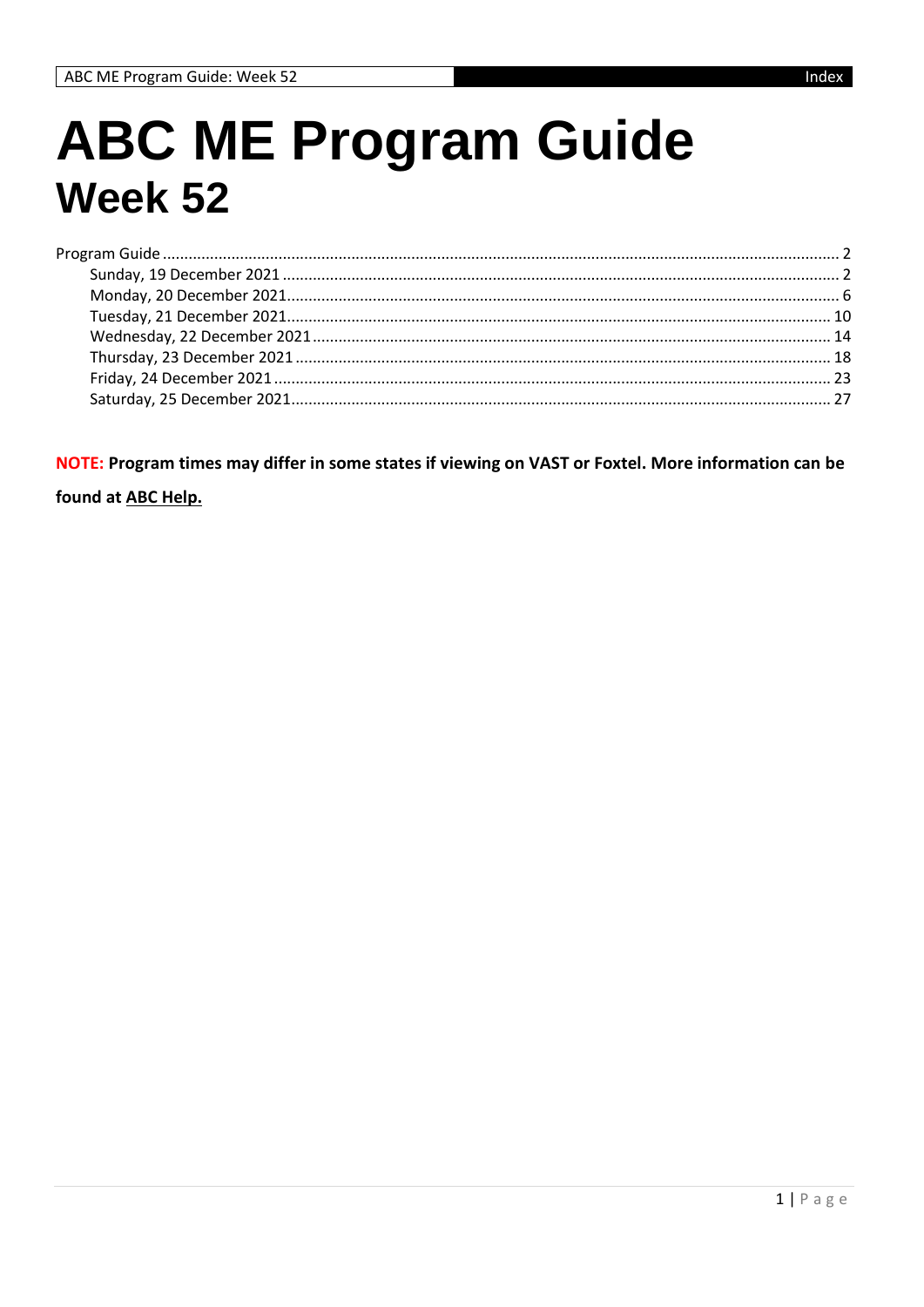# <span id="page-1-0"></span>**Program Guide**

# <span id="page-1-1"></span>**Sunday, 19 December 2021**

| 6:00am | <b>Supernoobs</b>                                                                       |
|--------|-----------------------------------------------------------------------------------------|
|        | (CC, Repeat, G)                                                                         |
| 6:10am | <b>Danger Mouse</b>                                                                     |
|        | (Repeat, G)                                                                             |
| 6:25am | <b>Best Bugs Forever</b>                                                                |
|        | (CC, Repeat, G)                                                                         |
| 6:35am | <b>Sadie Sparks</b>                                                                     |
|        | (Repeat, G)                                                                             |
| 6:45am | Kuu Kuu Harajuku                                                                        |
|        | (Repeat, G)                                                                             |
| 7:00am | <b>Scream Street</b>                                                                    |
|        | (Repeat, G)                                                                             |
| 7:10am | <b>Dennis And Gnasher Unleashed!</b>                                                    |
|        | (Repeat, G)                                                                             |
| 7:20am | Dorg Van Dango                                                                          |
|        | (CC,G)                                                                                  |
| 7:35am | <b>Cloudy With A Chance Of Meatballs</b>                                                |
|        | (Repeat, PG, This program is rated PG, parental guidance is recommended for viewers     |
|        | under fifteen years.)                                                                   |
| 7:45am | <b>Little Big Awesome</b>                                                               |
|        | (CC, Repeat, G)                                                                         |
| 7:55am | 100% Wolf: Legend Of The Moonstone                                                      |
|        | (CC, Repeat, G)                                                                         |
| 8:20am | <b>The Penguins Of Madagascar</b>                                                       |
|        | (CC,AD,Repeat,G)                                                                        |
| 8:45am | <b>Kong: King Of The Apes</b>                                                           |
|        | (CC, Repeat, PG, This program is rated PG, parental guidance is recommended for viewers |
|        | under fifteen years.)                                                                   |
| 9:05am | <b>The Strange Chores</b>                                                               |
|        | (CC, Repeat, PG, This program is rated PG, parental guidance is recommended for viewers |
|        | under fifteen years.)                                                                   |
| 9:15am | <b>Dodo</b>                                                                             |
|        | (CC,AD,Repeat,PG,This program is rated PG, parental guidance is recommended for         |
|        | viewers under fifteen years.)                                                           |
| 9:30am | <b>Kung Fu Panda: Legends Of Awesomeness</b>                                            |
|        | (Repeat, PG, This program is rated PG, parental guidance is recommended for viewers     |
|        | under fifteen years.)                                                                   |
| 9:50am | <b>ITCH</b>                                                                             |
|        | (CC, Repeat, G)                                                                         |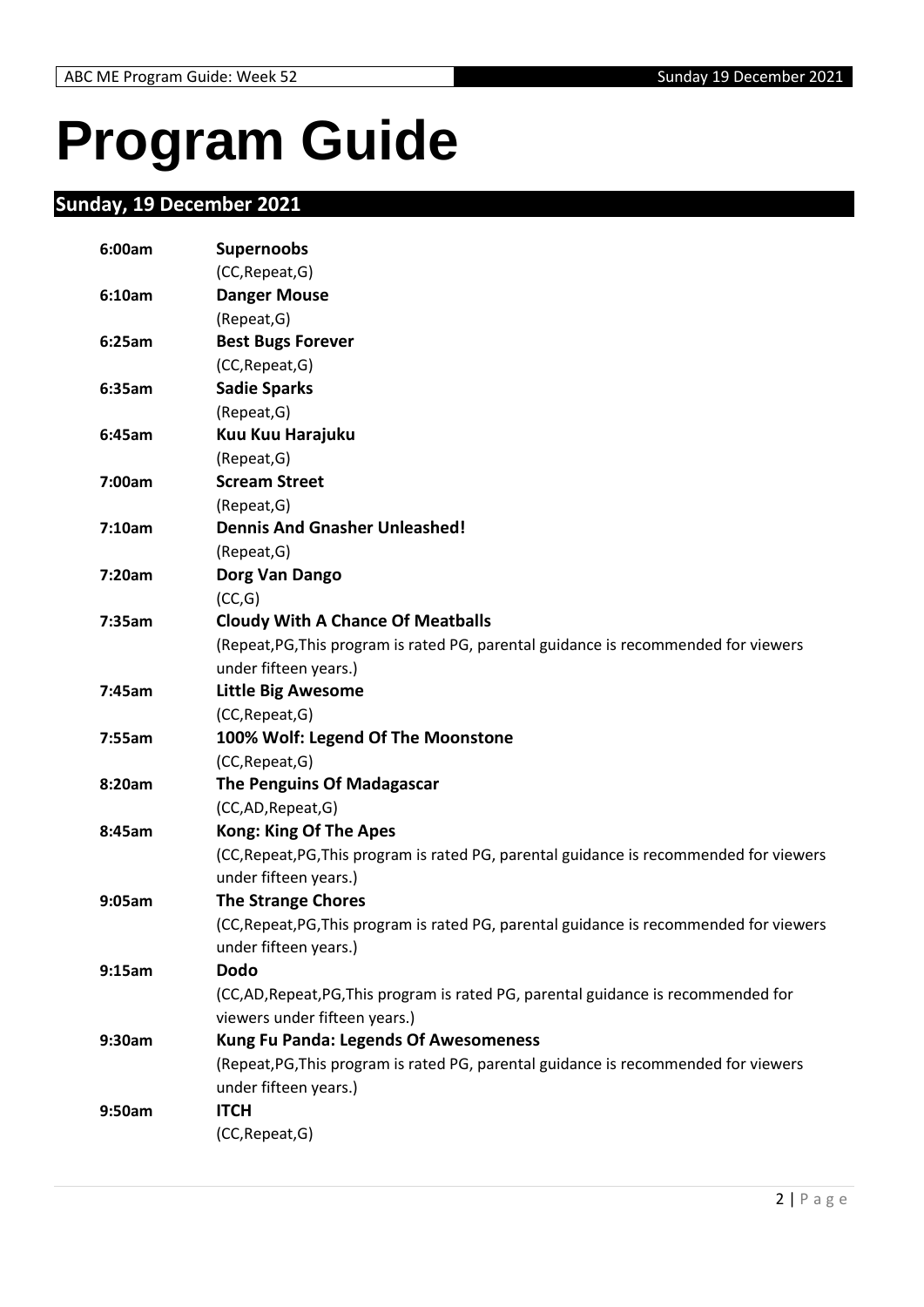| 10:15am | <b>Endlings</b>                                                                            |
|---------|--------------------------------------------------------------------------------------------|
|         | (CC,AD,Repeat,PG,This program is rated PG, parental guidance is recommended for            |
|         | viewers under fifteen years.)                                                              |
| 10:40am | <b>The Next Step</b>                                                                       |
|         | (CC, Repeat, G)                                                                            |
| 11:00am | So Awkward                                                                                 |
|         | (CC, Repeat, G)                                                                            |
| 11:30am | <b>BTN Specials</b>                                                                        |
|         | (CC, Repeat)                                                                               |
| 11:55am | Are You Tougher Than Your Ancestors?                                                       |
|         | (CC, Repeat, G)                                                                            |
| 12:20pm | Are You Tougher Than Your Ancestors?                                                       |
|         | (CC, Repeat, G, For some of these activities you need to ask for an adult's permission. Do |
|         | not try doing them on your own., Aboriginal and Torres Strait Islander viewers are         |
|         | advised that the following program contains images and voices of people who have died)     |
| 12:45pm | Are You Tougher Than Your Ancestors?                                                       |
|         | (CC, Repeat, G)                                                                            |
| 1:10pm  | Are You Tougher Than Your Ancestors?                                                       |
|         | (CC, Repeat, G)                                                                            |
| 1:35pm  | Are You Tougher Than Your Ancestors?                                                       |
|         | (CC, Repeat, G)                                                                            |
| 2:00pm  | Are You Tougher Than Your Ancestors?                                                       |
|         | (CC, Repeat, G, For some of these activities you need to ask for an adult's permission. Do |
|         | not try doing them on your own.)                                                           |
| 2:25pm  | <b>Play Your Pets Right</b>                                                                |
|         | (CC, Repeat, G)                                                                            |
| 2:40pm  | <b>Wow That's Amazing</b>                                                                  |
|         | (CC, Repeat, G, Some of these experiments can be dangerous. Do not try them without        |
|         | the help of an adult.)                                                                     |
| 3:00pm  | <b>The Crystal Maze</b>                                                                    |
|         | (Repeat, PG, This program is rated PG, parental guidance is recommended for viewers        |
|         | under fifteen years.)                                                                      |
| 3:50pm  | <b>Good Game Spawn Point: Snack Size</b>                                                   |
|         | (Repeat)                                                                                   |
| 3:55pm  | <b>Art Ninja</b>                                                                           |
|         | (Repeat, G, For some of these craft projects you need an adult's help. Do not try making   |
|         | them on your own.)                                                                         |
| 4:25pm  | <b>Secret Life of Boys: Farther Christmas</b>                                              |
|         | (CC, Repeat, G)                                                                            |
| 4:30pm  | The Inbestigators                                                                          |
|         | (CC, Repeat, G)                                                                            |
| 4:45pm  | <b>Odd Squad</b>                                                                           |
|         | (G)                                                                                        |
| 5:00pm  | <b>Born To Spy</b>                                                                         |
|         | (CC,PG,This program is rated PG, parental guidance is recommended for viewers under        |
|         | fifteen years.)Final                                                                       |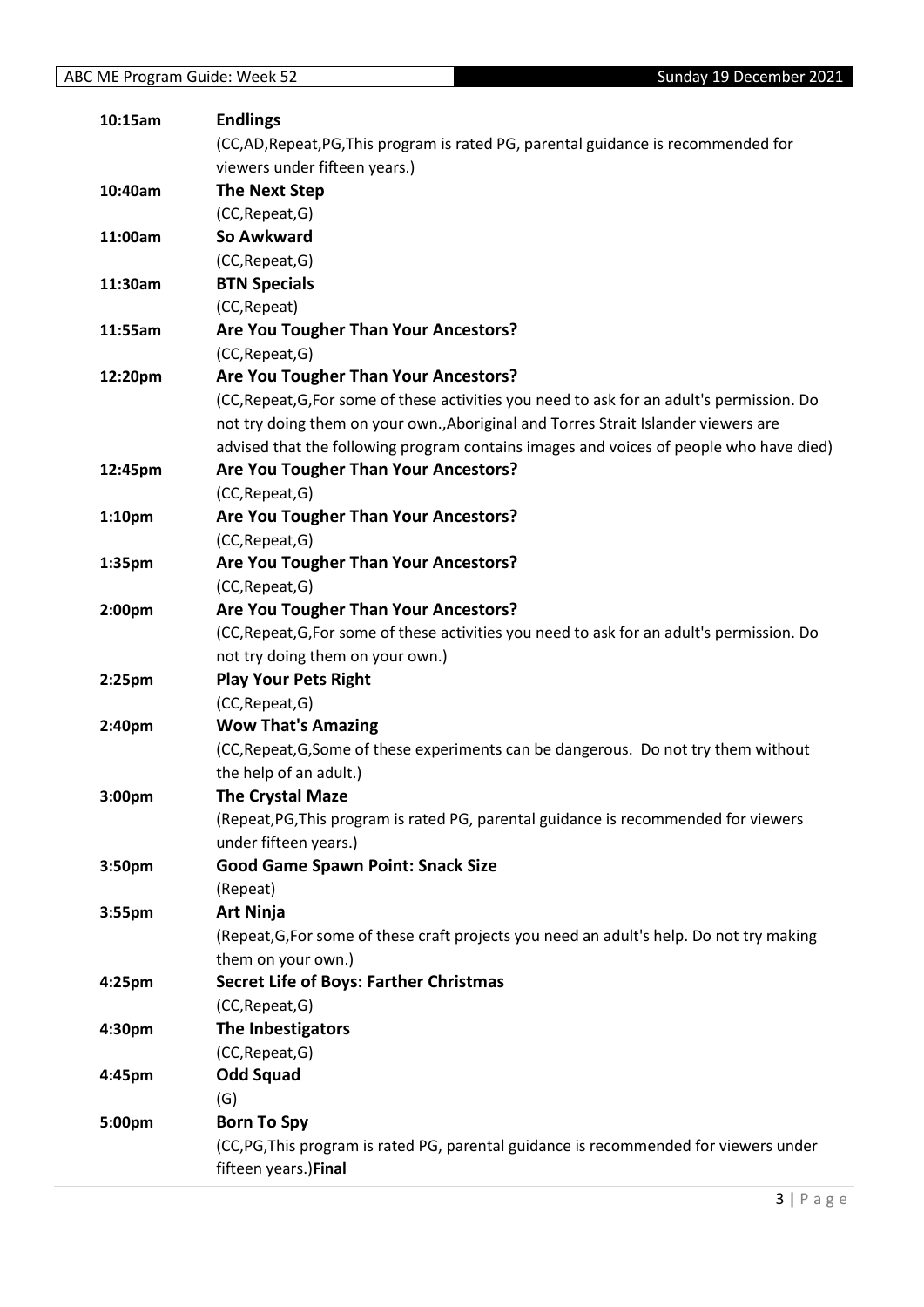| 5:30pm | <b>Miraculous: Tales Of Ladybug And Cat Noir</b><br>(CC, Repeat, G)                                                                                                                                                                                                                               |
|--------|---------------------------------------------------------------------------------------------------------------------------------------------------------------------------------------------------------------------------------------------------------------------------------------------------|
| 5:50pm | <b>Total DramaRama</b><br>(CC, Repeat, G)                                                                                                                                                                                                                                                         |
| 6:00pm | <b>The Deep: Mermaids</b><br>(CC, Repeat, G)<br>Mermaids don't exist - right? Well, if that's true, then what's that mermaid-shaped thing<br>swimming outside the Aronnax? Ant is determined to find out, even when pirates get in<br>his way.                                                    |
| 6:25pm | <b>Bad Nature</b><br>(CC,G)<br>Join Marv the Mandrill, Gloria the Puma and a madcap menagerie of misfits as they delve<br>into the disgusting, but truly amazing things that animals do.                                                                                                          |
| 6:30pm | Play Your Pets Right: Houdini v Pipsqueak/Harlso part 2<br>(CC, Repeat, G)<br>It's hamster vs gerbil, in a challenge that involves some very blatant rule-breaking. And<br>it's the return of Harlso the balancing hound - can he become a double super pet?                                      |
| 6:45pm | <b>Operation Ouch!: Do Try This At Home: Osmosis</b><br>(CC,G,Some of these experiments can be dangerous. Do not try them without the help<br>of an adult.)<br>Dr Chris and Dr Xand look at water in your body and show how to make an egg fountain<br>in today's DO try this at home experiment. |
| 7:00pm | <b>Horrible Histories: Chaotic Collabs</b><br>(CC, Repeat, PG)<br>History tells of great minds coming together to achieve great things. It also tells of idiots<br>combining to make an unholy mess. HH looks at some of the best and worst<br>collaborations!                                    |
| 7:30pm | <b>Shaun The Sheep: The Farmer's Niece</b><br>(CC, Repeat, G)<br>When the Farmer's niece comes to stay, Shaun and Bitzer soon discover she isn't as cute<br>and adorable as she seems.                                                                                                            |
| 7:40pm | <b>Space Nova: The Jump</b><br>(CC, Repeat, G)<br>The Novas expose Aubrina's wrongdoing and the Star Dust Crystal is returned. They're<br>ready to make their first Star Dust 'jump' and explore unknown parts of space but<br>Aubrina enlists a shadowy figure to stop the Novas!                |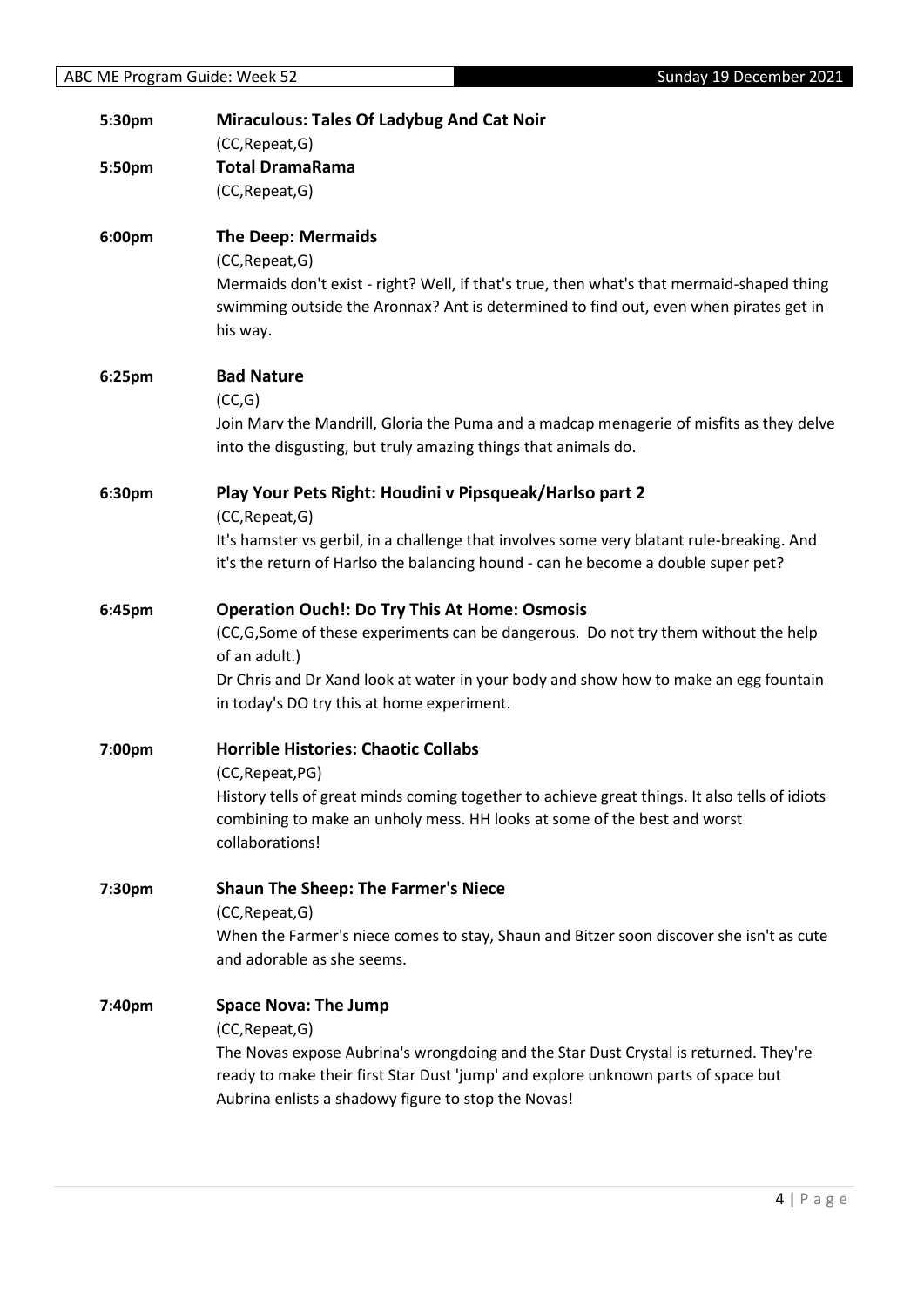| 8:05pm  | The Penguins Of Madagascar: Friend In A Box/Badger Pride<br>(CC,AD,Repeat,G)                                                                                                       |
|---------|------------------------------------------------------------------------------------------------------------------------------------------------------------------------------------|
|         | Kowalski is near completion with his mind reading device. But where can he find a<br>processor that can do the job?/ The zoo's new badger exhibit has Private exceptionally        |
|         | terrified.                                                                                                                                                                         |
| 8:25pm  | The Legend Of Korra: The Sting                                                                                                                                                     |
|         | (CC, Repeat, PG, This program is rated PG, parental guidance is recommended for viewers<br>under fifteen years.)                                                                   |
|         | Book Two - Spirits, Chapter Six: When Triad activity threatens to put Future Industries<br>out of business, Mako performs an investigation and discovers a much bigger conspiracy. |
| 8:50pm  | <b>Danger Mouse: Force of Nature</b>                                                                                                                                               |
|         | (Repeat, G)                                                                                                                                                                        |
|         | Danger Mouse's over-reliance on gadgets prompts Colonel K to send his top agent on a<br>tech-free nature retreat.                                                                  |
| 9:05pm  | The Adventures Of Puss In Boots: On Last Job                                                                                                                                       |
|         | (CC, Repeat, PG, This program is rated PG, parental guidance is recommended for viewers<br>under fifteen years.)                                                                   |
|         | When Pajuna's former partner, Roz, returns to San Lorenzo asking for help with ongoing<br>jobs, Pajuna leaves the Cantina causing Puss to have a potential breakdown.              |
| 9:25pm  | Find Me In Paris: This Is It<br>(CC, Repeat, G)                                                                                                                                    |
|         | Today's the day the crew has been working towards their entire life - The Paris Opera<br><b>Ballet Company auditions!</b>                                                          |
| 9:50pm  | rage                                                                                                                                                                               |
|         | (Repeat, PG, Some of the music clips in this show may not be appropriate for everyone                                                                                              |
|         | watching ABC ME. If you're under fifteen you should check with an adult before watching<br>this next show.)                                                                        |
|         | Wall-to-wall music videos, from new releases to classics and the long-forgotten.                                                                                                   |
| 10:55pm | <b>ABC ME Programs Resume At 6am</b>                                                                                                                                               |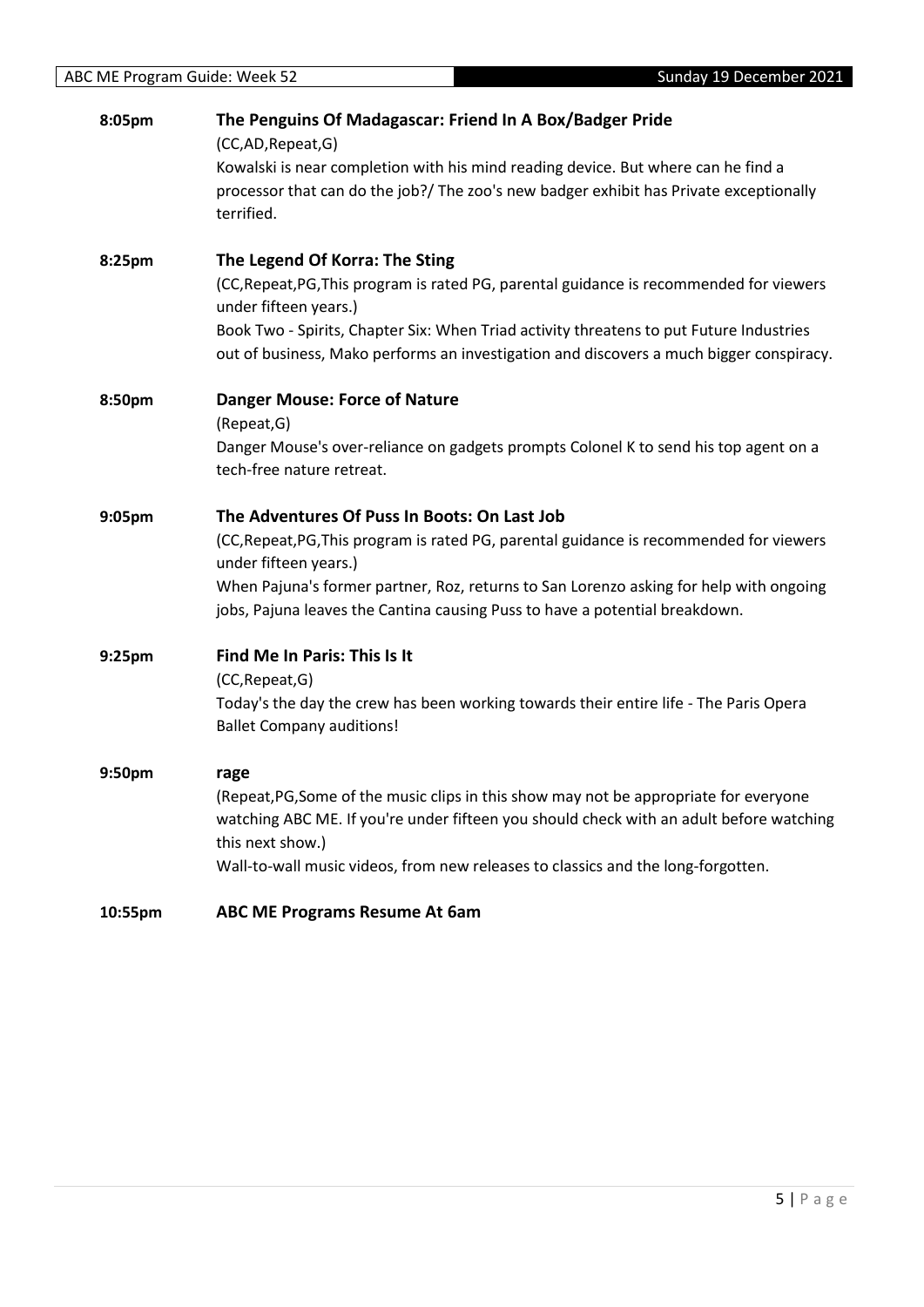#### <span id="page-5-0"></span>**Monday, 20 December 2021**

| 6:00am  | <b>Supernoobs</b>                    |
|---------|--------------------------------------|
|         | (CC, Repeat, G)                      |
| 6:10am  | <b>Danger Mouse</b>                  |
|         | (Repeat, G)                          |
| 6:25am  | <b>Best Bugs Forever</b>             |
|         | (CC, Repeat, G)                      |
| 6:35am  | <b>Sadie Sparks</b>                  |
|         | (Repeat, G)                          |
| 6:45am  | Kuu Kuu Harajuku                     |
|         | (Repeat, G)                          |
| 7:00am  | <b>Scream Street</b>                 |
|         | (Repeat, G)                          |
| 7:10am  | <b>Dennis And Gnasher Unleashed!</b> |
|         | (Repeat, G)                          |
| 7:20am  | Dorg Van Dango                       |
|         | (CC,G)                               |
| 7:35am  | <b>Dennis And Gnasher Unleashed!</b> |
|         | (CC, Repeat, G)                      |
| 7:45am  | <b>Dennis And Gnasher Unleashed!</b> |
|         | (CC, Repeat, G)                      |
| 7:55am  | 100% Wolf: Legend Of The Moonstone   |
|         | (CC, Repeat, G)                      |
| 8:20am  | <b>Odd Squad</b>                     |
|         | (Repeat, G)                          |
| 8:45am  | <b>Odd Squad</b>                     |
|         | (Repeat, G)                          |
| 9:05am  | Odd Squad                            |
|         | (Repeat, G)                          |
| 9:30am  | <b>Odd Squad</b>                     |
|         | (Repeat, G)                          |
| 9:50am  | <b>Odd Squad</b>                     |
|         | (Repeat, G)                          |
| 10:15am | <b>Odd Squad</b>                     |
|         | (Repeat, G)                          |
| 10:35am | <b>Odd Squad</b>                     |
|         | (Repeat, G)                          |
| 11:00am | <b>Odd Squad</b>                     |
|         | (Repeat, G)                          |
| 11:20am | <b>Odd Squad</b>                     |
|         | (Repeat, G)                          |
| 11:45am | <b>Odd Squad</b>                     |
|         | (Repeat, G)                          |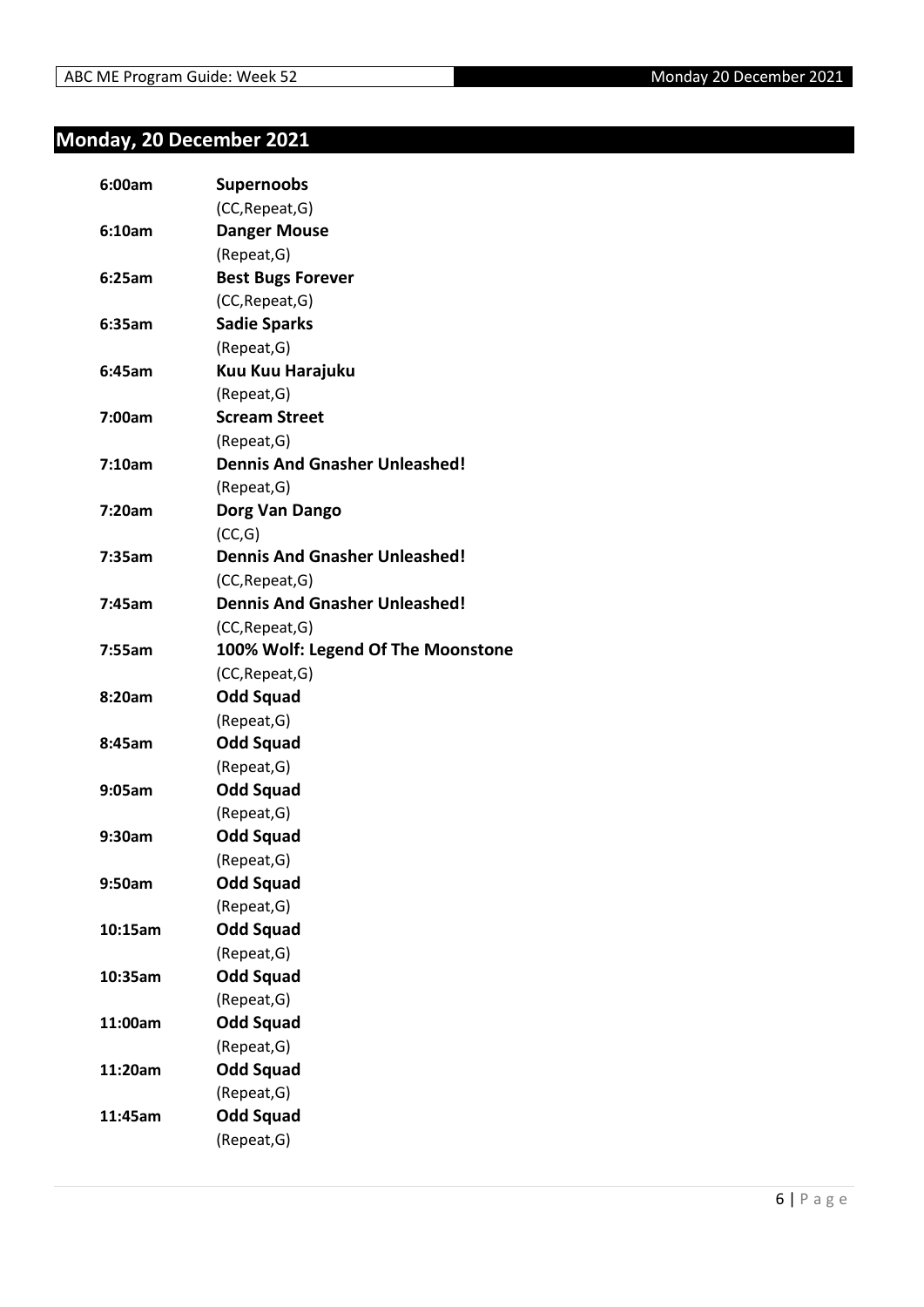| 12:05pm            | <b>Odd Squad</b>                                                                      |
|--------------------|---------------------------------------------------------------------------------------|
|                    | (Repeat, G)                                                                           |
| 12:30pm            | <b>Miraculous: Tales Of Ladybug And Cat Noir</b>                                      |
|                    | (CC, Repeat, G)                                                                       |
| 12:50pm            | <b>Miraculous: Tales Of Ladybug And Cat Noir</b>                                      |
|                    | (CC, Repeat, G)                                                                       |
| 1:15 <sub>pm</sub> | <b>Miraculous: Tales Of Ladybug And Cat Noir</b>                                      |
|                    | (CC, Repeat, G)                                                                       |
| 1:35pm             | <b>Miraculous: Tales Of Ladybug And Cat Noir</b>                                      |
|                    | (CC, Repeat, G)                                                                       |
| 2:00pm             | <b>Miraculous: Tales Of Ladybug And Cat Noir</b>                                      |
|                    | (CC, Repeat, G)                                                                       |
| 2:20pm             | <b>Miraculous: Tales Of Ladybug And Cat Noir</b>                                      |
|                    | (CC, Repeat, G)                                                                       |
| 2:45pm             | <b>Miraculous: Tales Of Ladybug And Cat Noir</b>                                      |
|                    | (CC, Repeat, G)                                                                       |
| 3:10pm             | <b>Miraculous: Tales Of Ladybug And Cat Noir</b>                                      |
|                    | (CC, Repeat, G)                                                                       |
| 3:30pm             | <b>Miraculous: Tales Of Ladybug And Cat Noir</b>                                      |
|                    | (CC, Repeat, G)                                                                       |
| 3:55pm             | <b>The Dengineers</b>                                                                 |
|                    | (Repeat, G)                                                                           |
| 4:25pm             | <b>Secret Life of Boys: Farther Christmas</b>                                         |
|                    | (CC, Repeat, G)                                                                       |
| 4:30pm             | The Inbestigators                                                                     |
|                    | (CC, Repeat, G)                                                                       |
| 4:45pm             | <b>Odd Squad</b>                                                                      |
|                    | (G)                                                                                   |
| 4:55pm             | So Awkward                                                                            |
|                    | (CC, Repeat, G)                                                                       |
| 5:30pm             | <b>Miraculous: Tales Of Ladybug And Cat Noir</b>                                      |
|                    | (CC, Repeat, G)                                                                       |
| 5:50pm             | <b>Total DramaRama</b>                                                                |
|                    | (CC, Repeat, G)                                                                       |
| 6:00pm             | <b>The Deep: Treacherous Waters</b>                                                   |
|                    | (CC, Repeat, G)                                                                       |
|                    | The Nektons enter an area of the Bermuda Triangle where the laws of physics don't     |
|                    | seem to apply. What's more, they can't escape! Can it be that Jeffrey has to save the |
|                    | day?                                                                                  |
| 6:25pm             | Jandal Burn: Tip-toe Takeover                                                         |
|                    | (CC, Repeat, G)                                                                       |
|                    | When a threat to the Jandal Burn store moves in across the road, Kev and Puku set out |
|                    | to sabotage the grand opening.                                                        |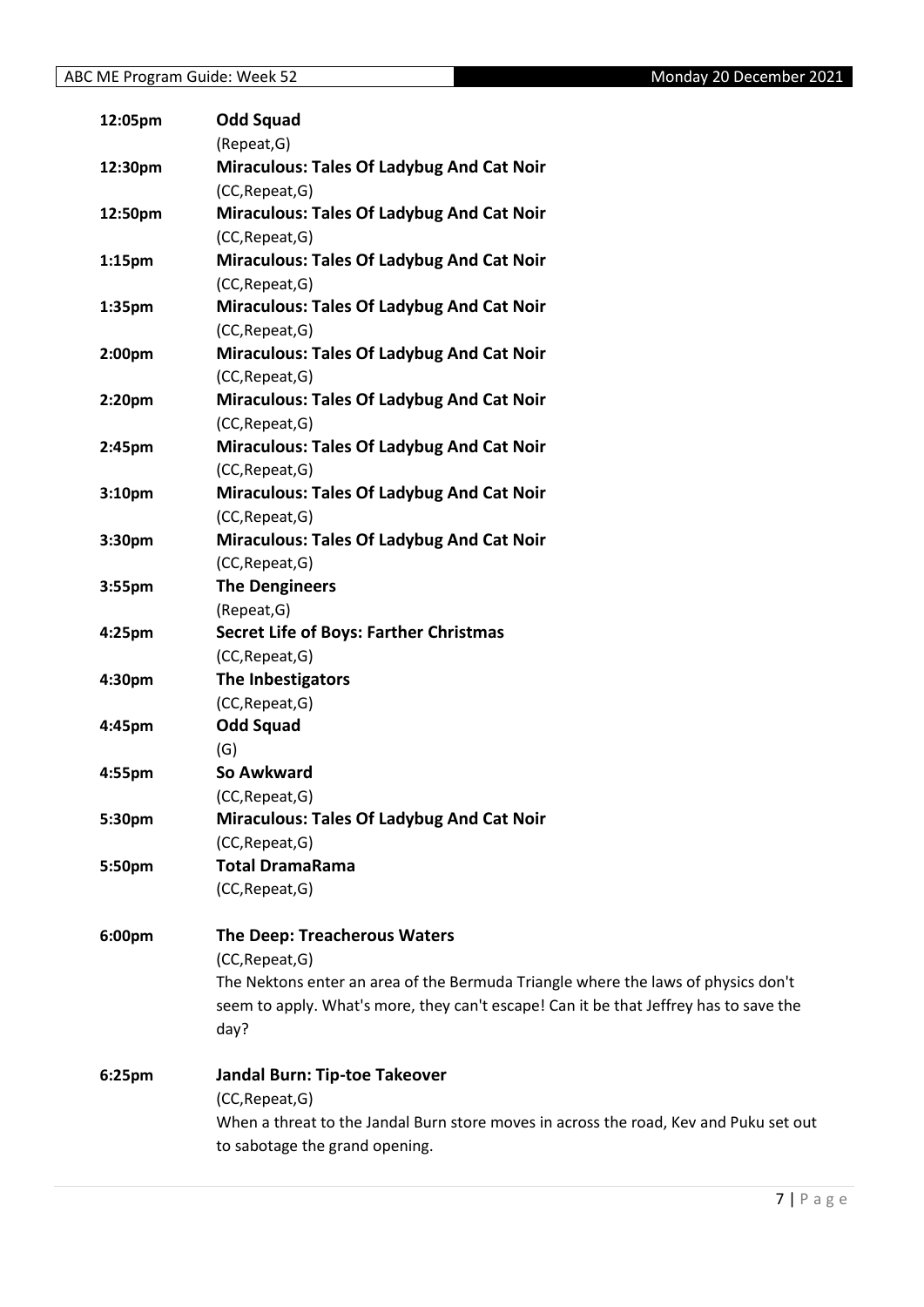| 6:35pm             | <b>Operation Ouch!</b>                                                                       |
|--------------------|----------------------------------------------------------------------------------------------|
|                    | (CC, Repeat, G, This program shows medical procedures. In an emergency ring 000 for          |
|                    | help)                                                                                        |
|                    | Dr Chris uses a tiny camera to reveal what happens in his throat when he swallows food       |
|                    | and Dr Xand enters a special chamber that removes sensory data from his brain.               |
| 7:05pm             | <b>Horrible Histories: Mind Your Manners!</b>                                                |
|                    | (CC, Repeat, PG, This program is rated PG, parental guidance is recommended for viewers      |
|                    | under fifteen years.)                                                                        |
|                    | Fred Sirieix guides Rattus through the Horrible History of Manners, including the benefits   |
|                    | of not holding farts in, Puritan dating, and Jane Austen visits Historical Love Island.      |
| 7:30pm             | <b>Shaun The Sheep: Stick With Me</b>                                                        |
|                    | (CC, Repeat, G)                                                                              |
|                    | Bitzer glues the Farmer's broken glasses back together - but when the Flock get their        |
|                    | hooves on the tube of glue, things start to get very sticky.                                 |
| 7:40pm             | <b>Space Nova: Finally An Alien</b>                                                          |
|                    | (CC, Repeat, G)                                                                              |
|                    | The Novas are now able to jump millions of lightyears and their quest to find Star Dust      |
|                    | Aliens kicks into high gear. But on their first trip, Jet and Adelaide realise that an alien |
|                    | might be closer to home than they realised.                                                  |
| 8:05pm             | The Penguins Of Madagascar: Invention Intervention/Cradle And All                            |
|                    | (CC,AD,Repeat,G)                                                                             |
|                    | Due to the high rate of gadget malfunction, Skipper orders Kowalski to cease with the        |
|                    | science./ When a baby's stroller rolls outside the zoo the penguins redefine the term        |
|                    | "daycare".                                                                                   |
| 8:25 <sub>pm</sub> | The Legend Of Korra: Beginnings (Part 1)                                                     |
|                    | (CC, Repeat, PG, This program is rated PG, parental guidance is recommended for viewers      |
|                    | under fifteen years.)                                                                        |
|                    | Book Two - Spirits, Chapter Seven: Korra learns about the epic and mythic origins of the     |
|                    | first Avatar.                                                                                |
| 8:50pm             | The Crystal Maze: Xmas                                                                       |
|                    | (CC, Repeat, PG, This program is rated PG, parental guidance is recommended for viewers      |
|                    | under fifteen years.)                                                                        |
|                    | Richard Ayoade guides celebrity adventurers Christopher Biggins, Deborah Meaden,             |
|                    | Jamie Laing, Frankie Bridge and Chris Kamara around a special panto-themed Maze.             |
| 9:40pm             | Hey You! What If: You Could Build A Gingerbread House?                                       |
|                    | (Repeat, G)                                                                                  |
|                    | We take a Christmas tradition and supersize it as we reveal how to build a gingerbread       |
|                    | house that's not only big enough to live in but is also edible - even the electricity.       |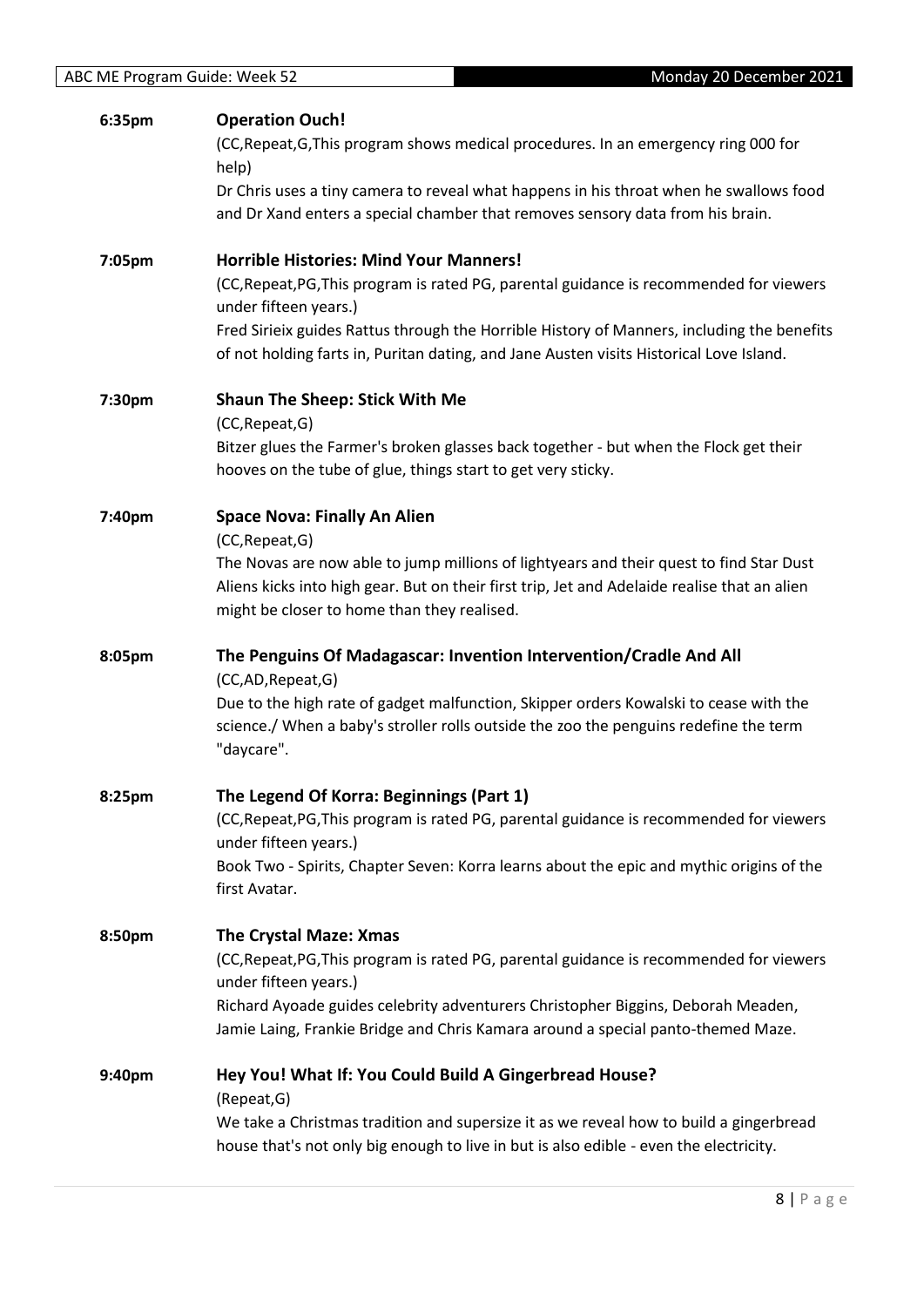| Monday 20 December 2021<br>ABC ME Program Guide: Week 52 |                                                                                                                                                                                                                                                                                                  |
|----------------------------------------------------------|--------------------------------------------------------------------------------------------------------------------------------------------------------------------------------------------------------------------------------------------------------------------------------------------------|
| 9:45pm                                                   | Danger Mouse: No More Mr Ice Guy<br>(Repeat,G)<br>The Snowman is hired as Danger Mouse's new sidekick, leaving Penfold without a job.                                                                                                                                                            |
| 9:55pm                                                   | The Adventures Of Puss In Boots: Like a Fox<br>(CC, Repeat, PG, This program is rated PG, parental guidance is recommended for viewers<br>under fifteen years.)<br>Puss gets jealous when Guy Fox shows up and asks Dulcinea to run off with him.                                                |
| 10:20pm                                                  | <b>Find Me In Paris: The Chosen One</b><br>(CC, Repeat, PG, This program is rated PG, parental guidance is recommended for viewers<br>under fifteen years.)<br>It's the Heirs' 18th birthday which means the Chosen One will be revealed and the<br>Bureau is coming to take him or her away.    |
| 10:45pm                                                  | rage<br>(Repeat, PG, Some of the music clips in this show may not be appropriate for everyone<br>watching ABC ME. If you're under fifteen you should check with an adult before watching<br>this next show.)<br>Wall-to-wall music videos, from new releases to classics and the long-forgotten. |
| 11:45pm                                                  | <b>ABC ME Programs Resume At 6am</b>                                                                                                                                                                                                                                                             |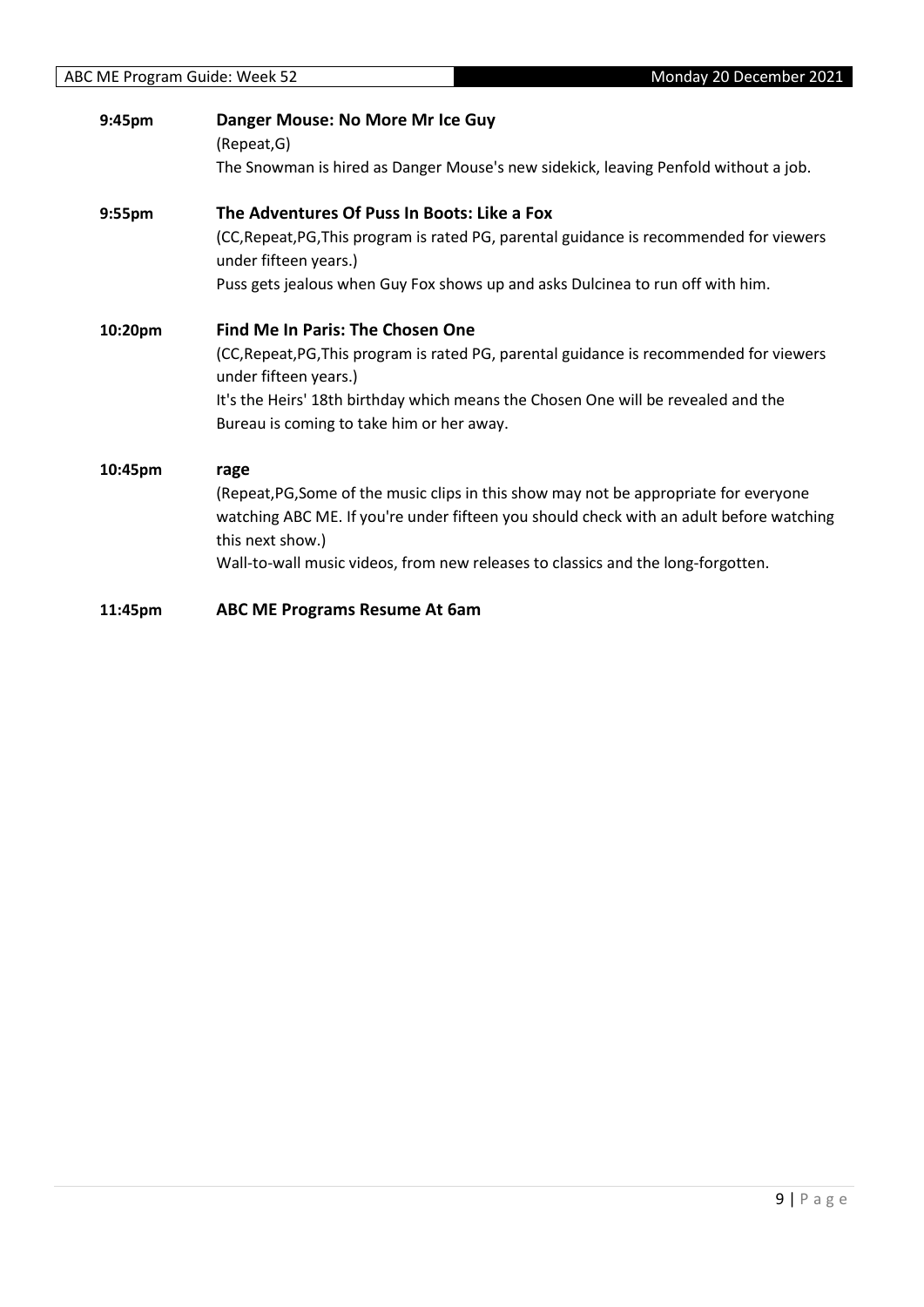#### <span id="page-9-0"></span>**Tuesday, 21 December 2021**

| 6:00am  | Supernoobs                           |
|---------|--------------------------------------|
|         | (CC, Repeat, G)                      |
| 6:10am  | <b>Danger Mouse</b>                  |
|         | (Repeat, G)                          |
| 6:25am  | <b>Best Bugs Forever</b>             |
|         | (CC, Repeat, G)                      |
| 6:35am  | <b>Sadie Sparks</b>                  |
|         | (Repeat, G)                          |
| 6:45am  | Kuu Kuu Harajuku                     |
|         | (Repeat, G)                          |
| 7:00am  | <b>Scream Street</b>                 |
|         | (Repeat, G)                          |
| 7:10am  | <b>Dennis And Gnasher Unleashed!</b> |
|         | (Repeat, G)                          |
| 7:20am  | Dorg Van Dango                       |
|         | (CC,G)                               |
| 7:35am  | <b>SheZow</b>                        |
|         | (CC, Repeat, G)                      |
| 7:45am  | I, Elvis Riboldi                     |
|         | (Repeat, G)                          |
| 7:55am  | 100% Wolf: Legend Of The Moonstone   |
|         | (CC, Repeat, G)                      |
| 8:20am  | The Penguins Of Madagascar           |
|         | (CC,AD, Repeat, G)                   |
| 8:45am  | <b>The Penguins Of Madagascar</b>    |
|         | (CC,AD, Repeat, G)                   |
| 9:10am  | The Penguins Of Madagascar           |
|         | (CC,AD, Repeat, G)                   |
| 9:30am  | <b>The Penguins Of Madagascar</b>    |
|         | (CC,AD, Repeat, G)                   |
| 9:55am  | <b>The Penguins Of Madagascar</b>    |
|         | (CC,AD,Repeat,G)                     |
| 10:15am | The Penguins Of Madagascar           |
|         | (CC,AD, Repeat, G)                   |
| 10:40am | <b>The Penguins Of Madagascar</b>    |
|         | (CC,AD, Repeat, G)                   |
| 11:05am | <b>The Penguins Of Madagascar</b>    |
|         | (CC,AD, Repeat, G)                   |
| 11:25am | <b>The Penguins Of Madagascar</b>    |
|         | (CC,AD, Repeat, G)                   |
| 11:50am | <b>The Penguins Of Madagascar</b>    |
|         | (CC,AD,Repeat,G)                     |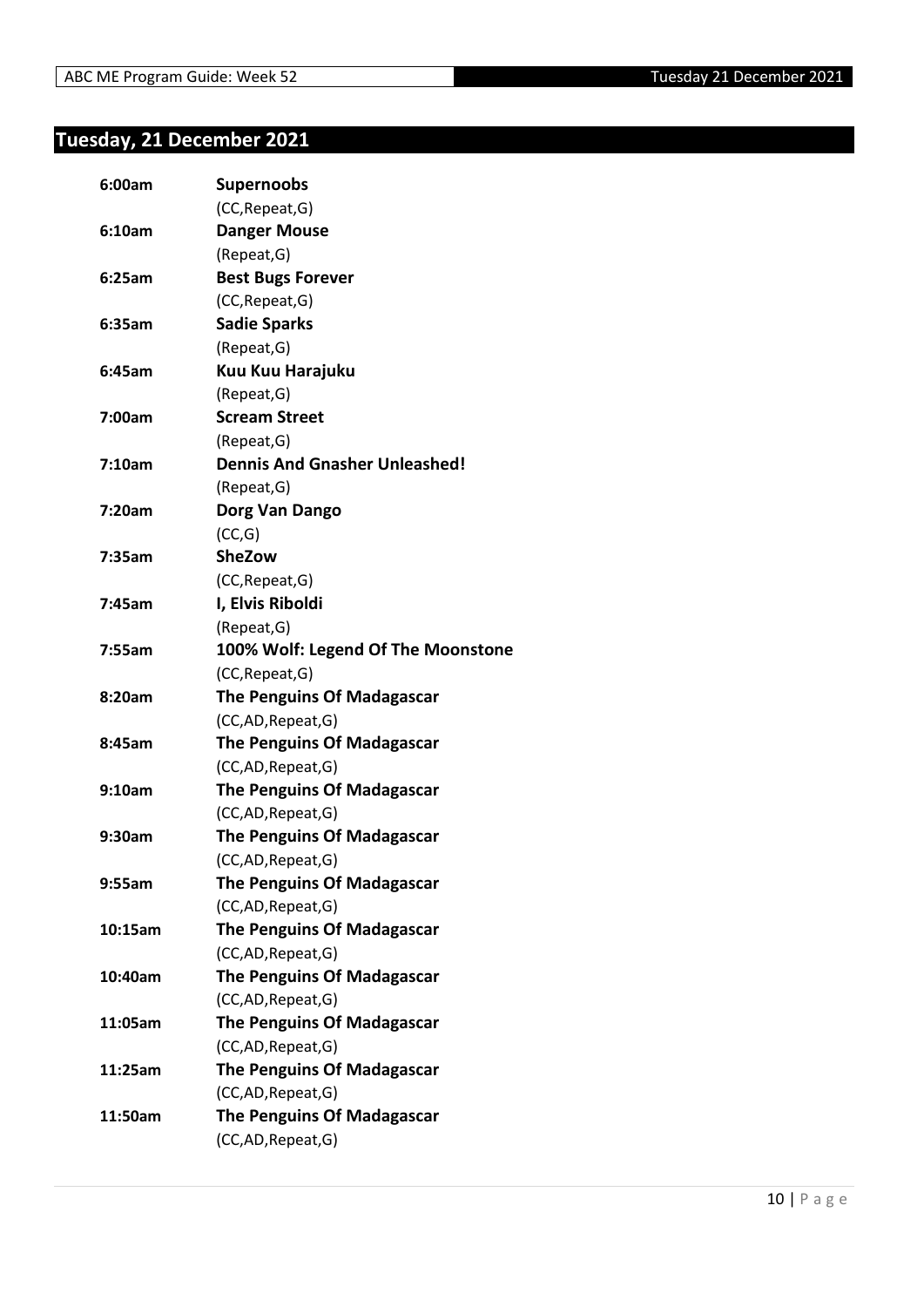| 12:15pm            | <b>The Penguins Of Madagascar</b>                                                         |
|--------------------|-------------------------------------------------------------------------------------------|
|                    | (CC,AD, Repeat, G)                                                                        |
| 12:35pm            | <b>Malory Towers</b>                                                                      |
|                    | (CC,AD,Repeat,G)                                                                          |
| 1:00pm             | <b>Malory Towers</b>                                                                      |
|                    | (CC,AD,Repeat,G)                                                                          |
| 1:25pm             | <b>Malory Towers</b>                                                                      |
|                    | (CC,AD,Repeat,G)                                                                          |
| 1:50pm             | <b>Malory Towers</b>                                                                      |
|                    | (CC,AD,Repeat,PG,This program is rated PG, parental guidance is recommended for           |
|                    | viewers under fifteen years.)                                                             |
| 2:15 <sub>pm</sub> | <b>Malory Towers</b>                                                                      |
|                    | (CC,AD,Repeat,G)                                                                          |
| 2:40pm             | <b>Malory Towers</b>                                                                      |
|                    | (CC,AD,Repeat,G)                                                                          |
| 3:05pm             | <b>Malory Towers</b>                                                                      |
|                    | (CC,AD,Repeat,G)                                                                          |
| 3:30pm             | <b>Malory Towers</b>                                                                      |
|                    | (CC,AD,Repeat,G)                                                                          |
| 3:55pm             | <b>Molang</b>                                                                             |
|                    | (G)                                                                                       |
| 4:00pm             | <b>Spirit Riding Free</b>                                                                 |
|                    | (Repeat, G)                                                                               |
| 4:25pm             | <b>Secret Life of Boys: Farther Christmas</b>                                             |
|                    | (CC, Repeat, PG, This program is rated PG, parental guidance is recommended for viewers   |
|                    | under fifteen years.)                                                                     |
| 4:30pm             | The Inbestigators                                                                         |
|                    | (CC, Repeat, G)                                                                           |
| 4:45pm             | <b>Odd Squad</b>                                                                          |
|                    | (G)                                                                                       |
| 4:55pm             | So Awkward                                                                                |
|                    | (CC, Repeat, G)                                                                           |
| 5:30pm             | <b>Miraculous: Tales Of Ladybug And Cat Noir</b>                                          |
|                    | (CC, Repeat, G)                                                                           |
| 5:50pm             | <b>Total DramaRama</b>                                                                    |
|                    | (CC, Repeat, G)                                                                           |
| 6:00pm             | The Deep: Kenji's Monster                                                                 |
|                    | (CC, Repeat, G)                                                                           |
|                    | A giant, upright creature, straight out of a monster movie is walking across the ocean    |
|                    | floor causing havoc. Kaiko knows this isn't a normal sea creature. But what is it and how |
|                    | can it be stopped?                                                                        |
|                    |                                                                                           |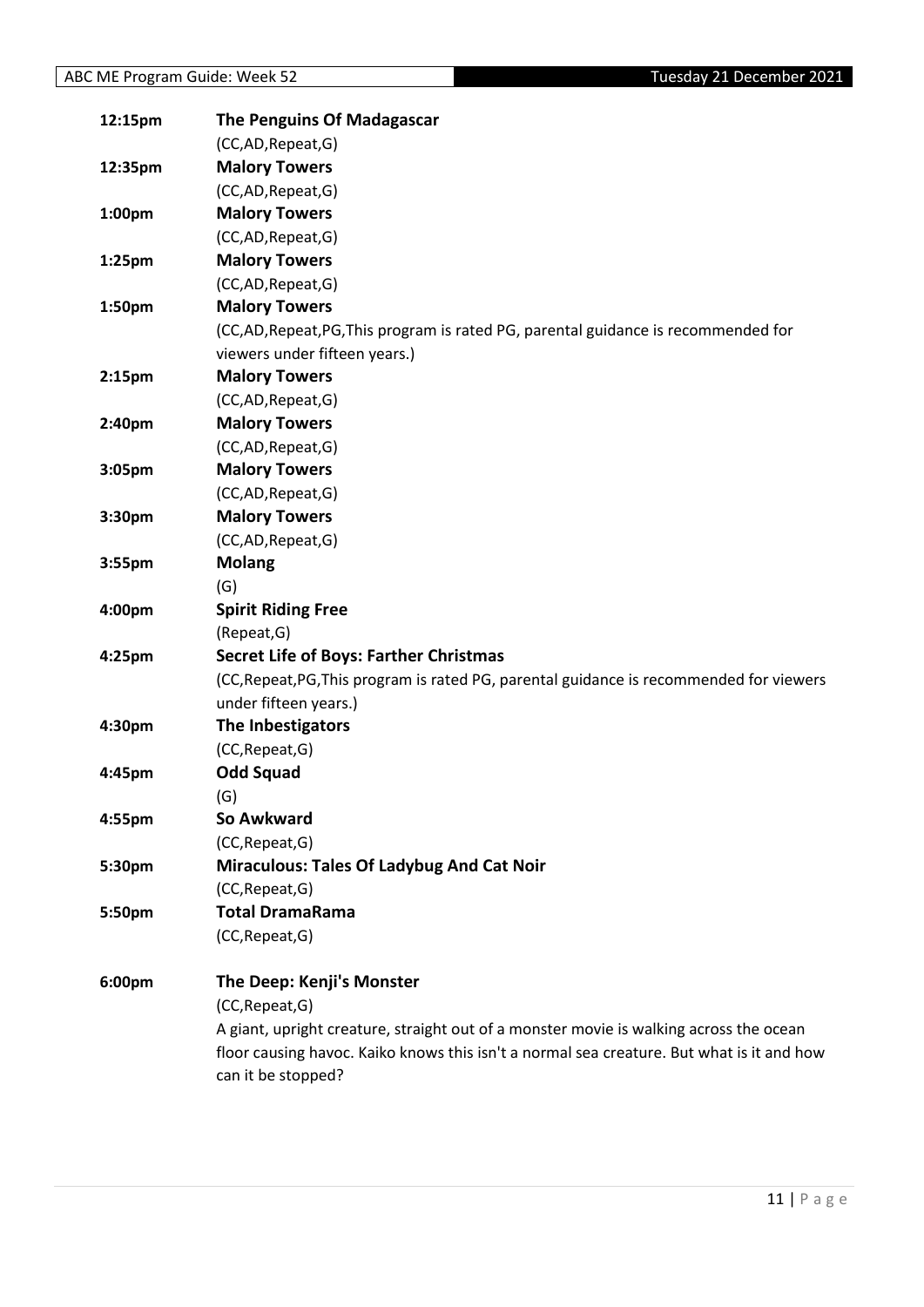| 6:25pm | <b>Jandal Burn: Drive Me Crazy</b><br>(CC, Repeat, G)<br>Tony decides to start a delivery service so enlists Kev as one of his driversbut Kev's<br>driving skills leave a lot to be desired.                                                                                                                                                             |
|--------|----------------------------------------------------------------------------------------------------------------------------------------------------------------------------------------------------------------------------------------------------------------------------------------------------------------------------------------------------------|
| 6:35pm | <b>Operation Ouch!</b><br>(CC, Repeat, G, This program shows medical procedures. In an emergency ring 000 for<br>help)<br>The doctors take a closer look inside their ears to prove how earwax has a really<br>important job to do. Meanwhile over in Accidents and Emergency, one patient has<br>injured her toe and another has swallowed a hair clip. |
| 7:05pm | <b>Horrible Histories: Fearsome Families</b><br>(CC, Repeat, G)<br>Queen Victoria lovingly forces several of her children to go on Historical First Dates,<br>Leopold Mozart retires his daughter aged 18, and the Brontes sing about Sisterhood.                                                                                                        |
| 7:30pm | Shaun The Sheep: If You Can't Stand The Heat<br>(CC, Repeat, G)<br>It is a scorching hot day, and the Flock are desperate to cool down in the Sheep Dip.<br>There's only one thing in their way: the sun-bathing Farmer                                                                                                                                  |
| 7:40pm | <b>Space Nova: The Goldilocks Zone</b><br>(CC, Repeat, G)<br>The Novas and Sol begin their search for Sol's home planet. Their first stop leads them on<br>a mission to a planet inhabited entirely by mega-flora - only for Sol to go missing.                                                                                                          |
| 8:05pm | The Penguins Of Madagascar: Work Order/Hot Ice<br>(CC,AD,Repeat,G)<br>The penguin's habitat must undergo a serious repair. So Alice calls in Gus, a strong willed<br>contractor with a can-do attitude. / When King Julien wishes on the Gimme Gimme Star,<br>he gets more than he asked for.                                                            |
| 8:25pm | The Legend Of Korra: Beginnings (Part 2)<br>(CC, Repeat, PG, This program is rated PG, parental guidance is recommended for viewers<br>under fifteen years.)<br>Book Two - Spirits, Chapter Eight: Korra delves deeper into the Avatar's past and realises<br>what she must do in order to restore balance between the physical and spirit worlds.       |
| 8:50pm | <b>The Crystal Maze</b><br>(Repeat, G)<br>Tis the season to be a-Mazing and we see returning Mazekateer and Team Captain<br>Scarlett Moffatt lead Choir Master Gareth Malone, actress Cath Tyldesley and comedian<br>Nish Kumar through four Christmassy zones.                                                                                          |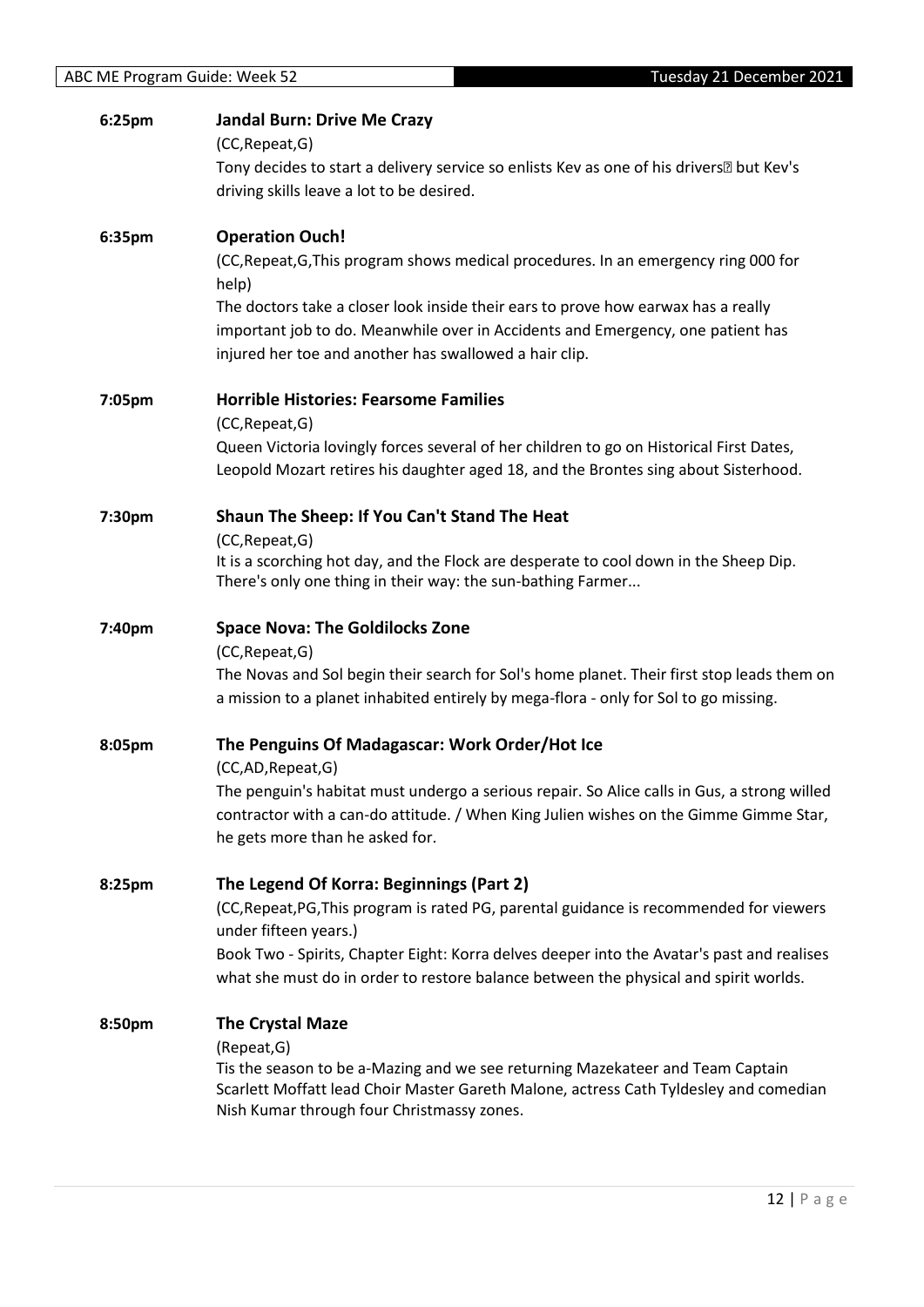| 9:40pm  | Hey You! What If: You Can't Wait For Christmas?<br>(Repeat, G)<br>If you really can't wait for Christmas then there is a solution - you just have to speed up<br>time which Einstein showed was possible if you were able to travel incredibly fast. Like<br>really mind-bogglingly fast.                                           |
|---------|-------------------------------------------------------------------------------------------------------------------------------------------------------------------------------------------------------------------------------------------------------------------------------------------------------------------------------------|
| 9:45pm  | <b>Danger Mouse: Bot Battles</b><br>(Repeat, G)<br>There's relief all around when Penfold's pilfering of Squawk's gadgets and clandestine<br>late night trips to shady warehouses turns out to be preparation for his taking part in<br>'bot battles'.                                                                              |
| 9:55pm  | The Adventures Of Puss In Boots: Not a Date<br>(CC, Repeat, PG, This program is rated PG and includes supernatural themes. Parental<br>guidance is recommended for viewers under 15 years.)<br>When Puss and Dulcinea go on a vacation with all the San Lorenzans tagging along,<br>thieves show up and El Moco takes them captive. |
| 10:20pm | <b>Find Me In Paris: Make it or Break It</b><br>(CC, Repeat, G)<br>The Bureau has finally been dismantled and Lena is the new Bureau leader. With Henri,<br>Frank and Nico working with her, the Bureau is in good hands.                                                                                                           |
| 10:45pm | rage<br>(Repeat, PG, Some of the music clips in this show may not be appropriate for everyone<br>watching ABC ME. If you're under fifteen you should check with an adult before watching<br>this next show.)<br>Wall-to-wall music videos, from new releases to classics and the long-forgotten.                                    |
| 11:45pm | <b>ABC ME Programs Resume At 6am</b>                                                                                                                                                                                                                                                                                                |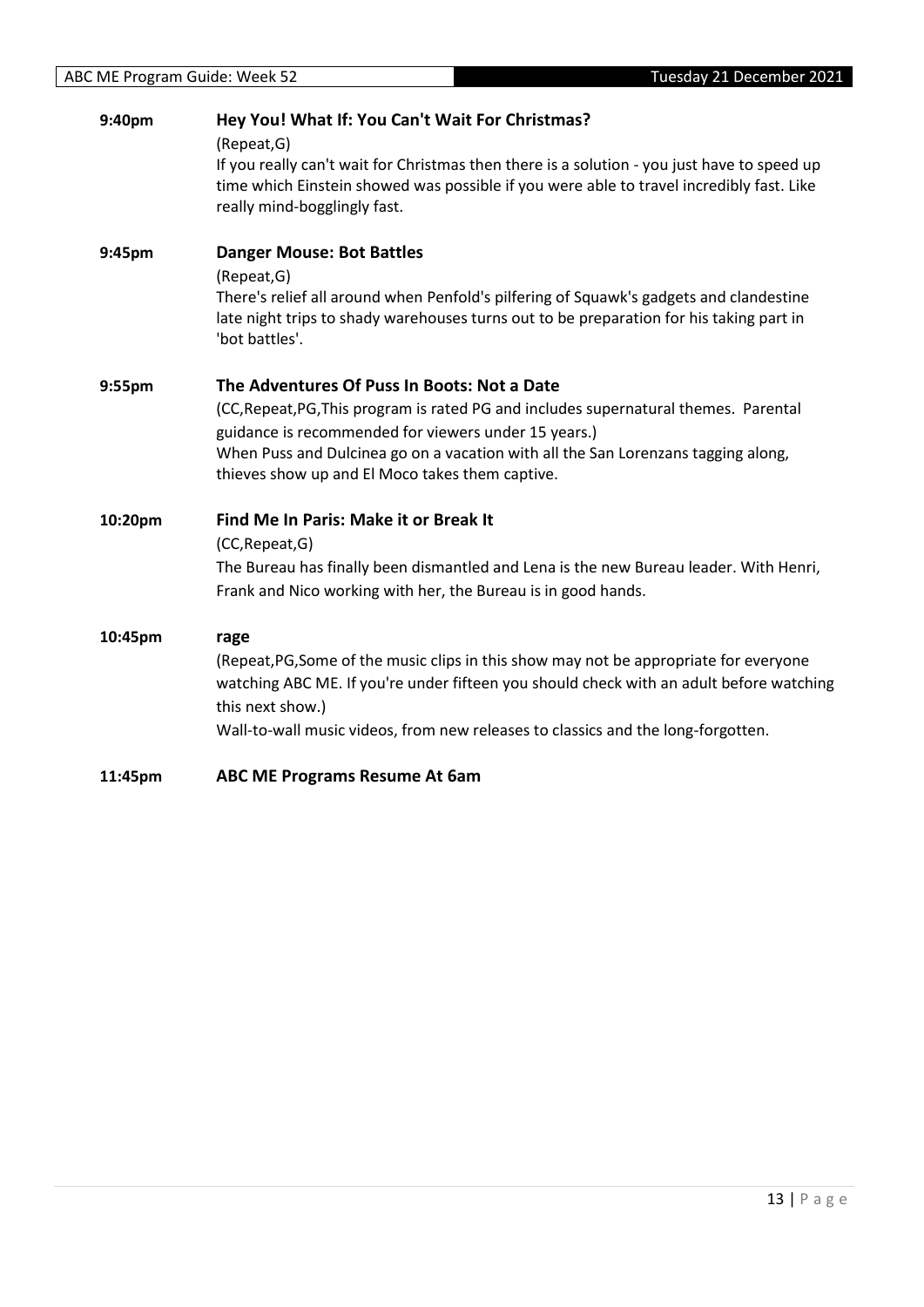#### <span id="page-13-0"></span>**Wednesday, 22 December 2021**

| 6:00am  | <b>Supernoobs</b>                                                                       |
|---------|-----------------------------------------------------------------------------------------|
|         | (CC, Repeat, G)                                                                         |
| 6:10am  | <b>Danger Mouse</b>                                                                     |
|         | (Repeat, G)                                                                             |
| 6:25am  | <b>Best Bugs Forever</b>                                                                |
|         | (CC, Repeat, G)                                                                         |
| 6:35am  | <b>Sadie Sparks</b>                                                                     |
|         | (Repeat, G)                                                                             |
| 6:45am  | Kuu Kuu Harajuku                                                                        |
|         | (Repeat, G)                                                                             |
| 7:00am  | <b>Scream Street</b>                                                                    |
|         | (Repeat, G)                                                                             |
| 7:10am  | <b>Dennis And Gnasher Unleashed!</b>                                                    |
|         | (Repeat, G)                                                                             |
| 7:20am  | Dorg Van Dango                                                                          |
|         | (CC,G)                                                                                  |
| 7:35am  | <b>Total DramaRama</b>                                                                  |
|         | (CC, Repeat, PG, This program is rated PG, parental guidance is recommended for viewers |
|         | under fifteen years.)                                                                   |
| 7:45am  | The Bagel and Becky Show                                                                |
|         | (CC, Repeat, G)                                                                         |
| 7:55am  | 100% Wolf: Legend Of The Moonstone                                                      |
|         | (CC, Repeat, G)                                                                         |
| 8:20am  | <b>Little Lunch</b>                                                                     |
|         | (CC, Repeat, G)                                                                         |
| 8:35am  | <b>Little Lunch</b>                                                                     |
|         | (CC, Repeat, G)                                                                         |
| 8:50am  | <b>Little Lunch</b>                                                                     |
|         | (CC, Repeat, G)                                                                         |
| 9:05am  | <b>Little Lunch</b>                                                                     |
|         | (CC, Repeat, G)                                                                         |
| 9:20am  | <b>Little Lunch</b>                                                                     |
|         | (CC, Repeat, G)                                                                         |
| 9:30am  | <b>Little Lunch</b>                                                                     |
|         | (CC, Repeat, G)                                                                         |
| 9:45am  | <b>Little Lunch</b>                                                                     |
|         | (CC, Repeat, G)                                                                         |
| 10:00am | <b>Little Lunch</b>                                                                     |
|         | (CC, Repeat, G)                                                                         |
| 10:15am | <b>Little Lunch</b>                                                                     |
|         | (CC, Repeat, G)                                                                         |
| 10:30am | <b>Little Lunch</b>                                                                     |
|         | (CC, Repeat, G)                                                                         |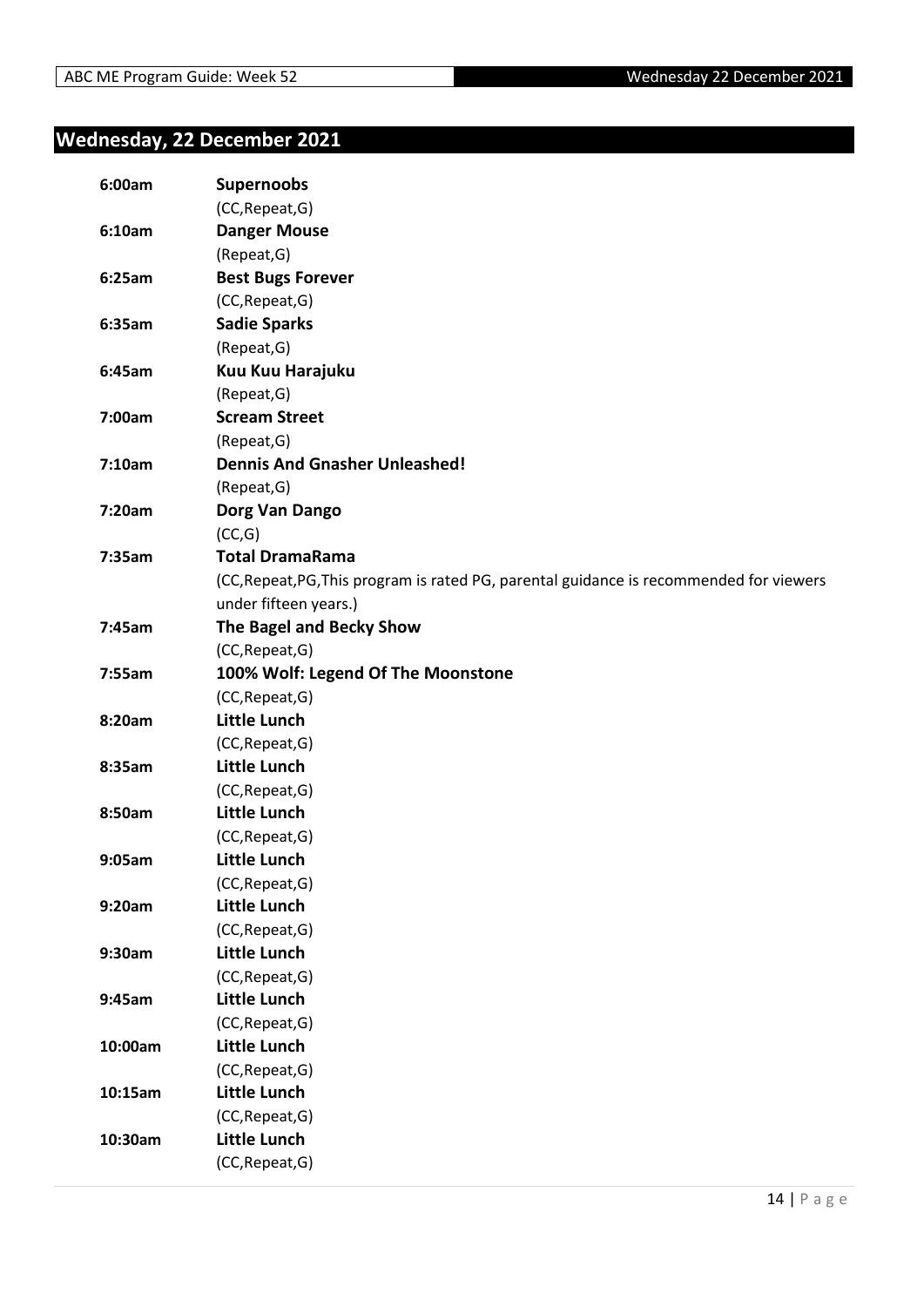| 10:40am            | <b>Little Lunch</b>       |
|--------------------|---------------------------|
|                    | (CC, Repeat, G)           |
| 10:55am            | Little Lunch              |
|                    | (CC, Repeat, G)           |
| 11:10am            | Little Lunch              |
|                    | (CC, Repeat, G)           |
| 11:20am            | <b>Little Lunch</b>       |
|                    | (CC, Repeat, G)           |
| 11:35am            | Little Lunch              |
|                    | (CC, Repeat, G)           |
| 11:50am            | <b>Little Lunch</b>       |
|                    | (CC, Repeat, G)           |
| 12:00pm            | Little Lunch              |
|                    | (CC, Repeat, G)           |
| 12:15pm            | <b>Little Lunch</b>       |
|                    | (CC, Repeat, G)           |
| 12:30pm            | <b>The Strange Chores</b> |
|                    | (CC, Repeat, G)           |
| 12:40pm            | <b>The Strange Chores</b> |
|                    | (CC, Repeat, G)           |
| 12:55pm            | <b>The Strange Chores</b> |
|                    | (CC, Repeat, G)           |
| 1:05pm             | <b>The Strange Chores</b> |
|                    | (CC, Repeat, G)           |
| 1:15pm             | <b>The Strange Chores</b> |
|                    | (CC, Repeat, G)           |
| 1:30pm             | <b>The Strange Chores</b> |
|                    | (CC, Repeat, G)           |
| 1:40pm             | <b>The Strange Chores</b> |
|                    | (CC, Repeat, G)           |
| 1:55pm             | <b>The Strange Chores</b> |
|                    | (CC, Repeat, G)           |
| 2:05pm             | <b>The Strange Chores</b> |
|                    | (CC, Repeat, G)           |
| 2:15 <sub>pm</sub> | <b>The Strange Chores</b> |
|                    | (CC, Repeat, G)           |
| 2:30pm             | <b>The Strange Chores</b> |
|                    | (CC, Repeat, G)           |
| 2:40pm             | <b>The Strange Chores</b> |
|                    | (CC, Repeat, G)           |
| 2:55pm             | <b>The Strange Chores</b> |
|                    | (CC, Repeat, G)           |
| 3:05pm             | <b>The Strange Chores</b> |
|                    | (CC, Repeat, G)           |
| 3:15pm             | <b>The Strange Chores</b> |
|                    | (CC, Repeat, G)           |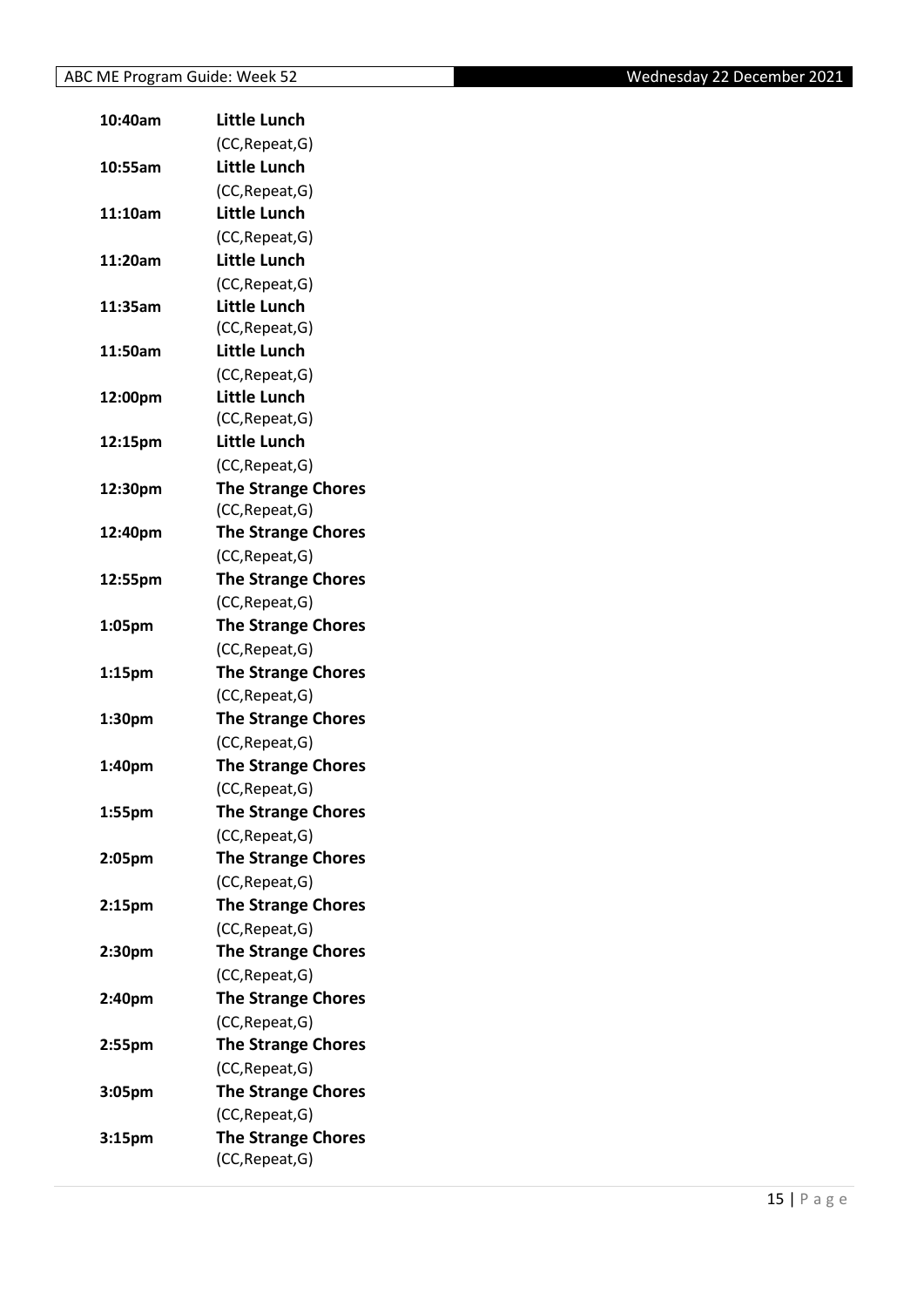| 3:30pm | <b>The Strange Chores</b>                                                                                                                 |
|--------|-------------------------------------------------------------------------------------------------------------------------------------------|
|        | (CC, Repeat, G)                                                                                                                           |
| 3:40pm | <b>The Strange Chores</b>                                                                                                                 |
|        | (CC, Repeat, G)                                                                                                                           |
| 3:50pm | <b>Molang</b>                                                                                                                             |
|        | (G)                                                                                                                                       |
| 3:55pm | <b>Hank Zipzer</b>                                                                                                                        |
|        | (Repeat, G)                                                                                                                               |
| 4:25pm | <b>Secret Life of Boys: Farther Christmas</b>                                                                                             |
|        | (CC, Repeat, G)                                                                                                                           |
| 4:30pm | The Inbestigators                                                                                                                         |
|        | (CC, Repeat, G)                                                                                                                           |
| 4:45pm | <b>Odd Squad</b>                                                                                                                          |
|        | (G)                                                                                                                                       |
| 4:55pm | So Awkward                                                                                                                                |
|        | (CC, Repeat, G)                                                                                                                           |
| 5:30pm | <b>Miraculous: Tales Of Ladybug And Cat Noir</b>                                                                                          |
|        | (CC, Repeat, G)                                                                                                                           |
| 5:50pm | <b>Total DramaRama</b>                                                                                                                    |
|        | (CC, Repeat, PG, This program is rated PG, parental guidance is recommended for viewers                                                   |
|        | under fifteen years.)                                                                                                                     |
|        |                                                                                                                                           |
|        |                                                                                                                                           |
| 6:00pm | <b>The Deep: Finn Comes Aboard</b>                                                                                                        |
|        | (CC, Repeat, G)                                                                                                                           |
|        | Pirate boy Smiling Finn comes to the Nektons pleading for help. He wants them to stop                                                     |
|        | his father, Captain Hammerhead, from stealing a treasure that he believes will destroy<br>his family.                                     |
|        |                                                                                                                                           |
| 6:25pm | <b>Jandal Burn: Home Baloney</b>                                                                                                          |
|        | (CC, Repeat, G)                                                                                                                           |
|        | Kev and Puku attend a sleepover at Gav's house                                                                                            |
|        |                                                                                                                                           |
| 6:35pm | <b>Operation Ouch!</b>                                                                                                                    |
|        | (CC, Repeat, G, This program shows medical procedures. In an emergency ring 000 for                                                       |
|        | help)                                                                                                                                     |
|        | The doctors show you the awesome work that goes on inside your liver. Meanwhile over                                                      |
|        | in Accidents and Emergency, one patient has a massive lip from an allergic reaction and<br>another has surgery to repair his broken nose. |
|        |                                                                                                                                           |
| 7:00pm | <b>Saving Santa</b>                                                                                                                       |
|        | (CC,G)                                                                                                                                    |
|        | A stable elf is the only one who can stop an invasion of the North Pole by using Santa's                                                  |
|        | sleigh and a time globe to go back in time to save Santa.                                                                                 |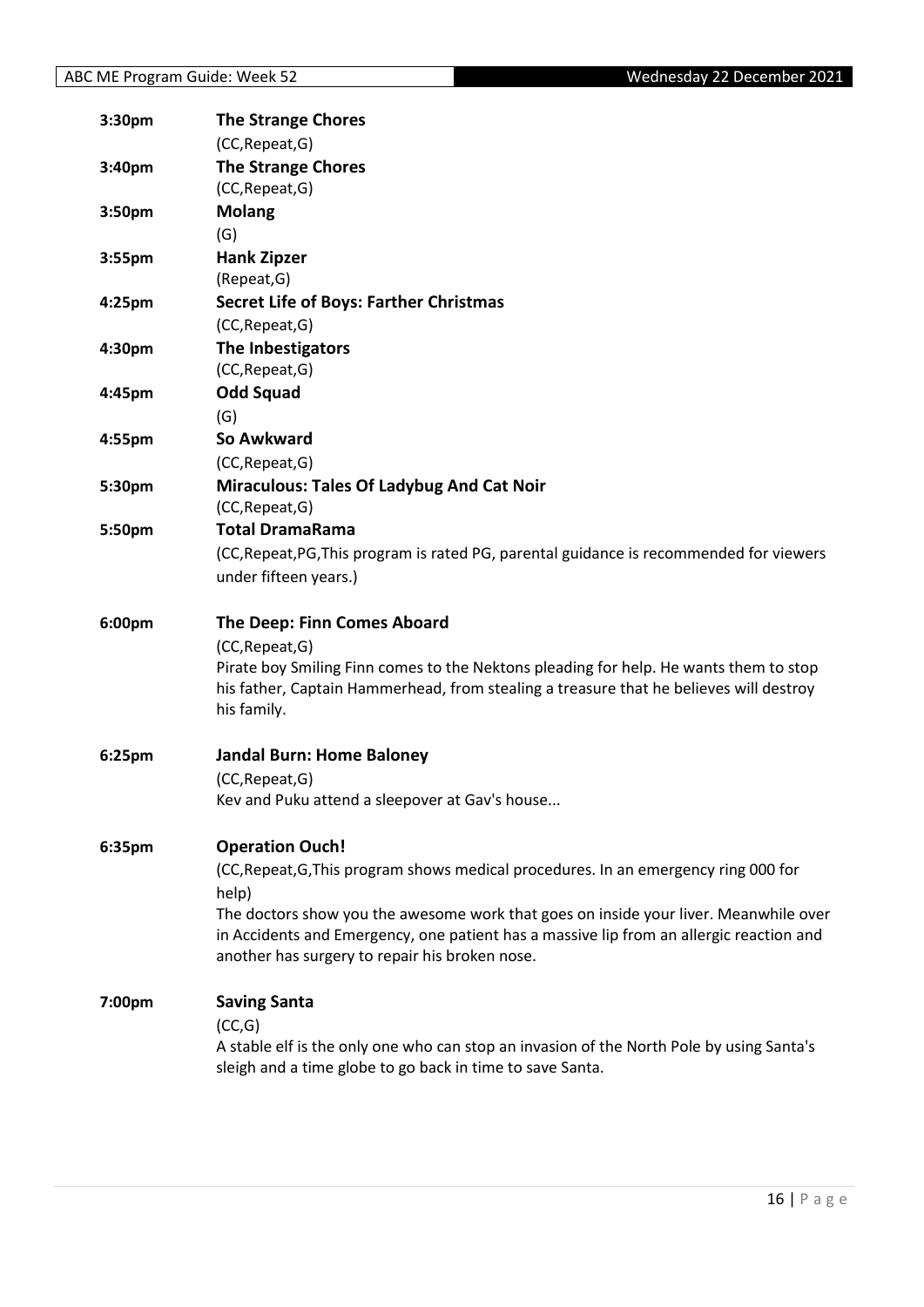| 8:25pm  | <b>Wallace And Gromit: A Close Shave</b><br>(CC, Repeat, G)<br>A thrilling tale of rustling, romance and robots. Our clay heroes are making ends meet<br>with their window cleaning service when they stumble upon villainous sheep-stealers<br>bent on creating a national wool shortage.                                                                                            |
|---------|---------------------------------------------------------------------------------------------------------------------------------------------------------------------------------------------------------------------------------------------------------------------------------------------------------------------------------------------------------------------------------------|
| 8:55pm  | <b>Robot Wars: Battle Of The Stars Specials: Special 1</b><br>(CC, Repeat, G)<br>Olympic athletes The Brownlee Brothers, DJ Scott Mills, space scientist Dr Maggie<br>Aderin-Pocock and sports presenter Suzi Perry help design their own fighting robots to<br>battle it out in the bulletproof Robot Wars arena.                                                                    |
| 9:55pm  | <b>Danger Mouse: Rodent Recall</b><br>(CC, Repeat, G)<br>Danger Mouse and Penfold are in a training simulation when one of DM's flying kicks<br>damages the holodeck with catastrophic consequences.                                                                                                                                                                                  |
| 10:05pm | Dragons: Race To The Edge: Living On The Edge<br>(CC, Repeat, PG, This program is rated PG, parental guidance is recommended for viewers<br>under fifteen years.)<br>With their enemies defeated and the volcano erupting on Dragon's Edge, the riders<br>decide to return to Berk but Hiccup discovers that the Dragon Hunters are still out there.                                  |
| 10:30pm | <b>Utopia Falls: The World Is Yours</b><br>(CC,AD,Repeat,PG,This program is rated PG, parental guidance is recommended for<br>viewers under fifteen years.)<br>In the last living colony on Earth, New Babyl, Aliyah, a candidate in the state's Exemplar<br>entertainment competition, stumbles upon a discovery known as The Archive, a find that<br>will change her world forever. |
| 11:15pm | rage<br>(Repeat, PG, Some of the music clips in this show may not be appropriate for everyone<br>watching ABC ME. If you're under fifteen you should check with an adult before watching<br>this next show.)<br>Wall-to-wall music videos, from new releases to classics and the long-forgotten.                                                                                      |
| 1:30am  | <b>ABC ME Programs Resume At 6am</b>                                                                                                                                                                                                                                                                                                                                                  |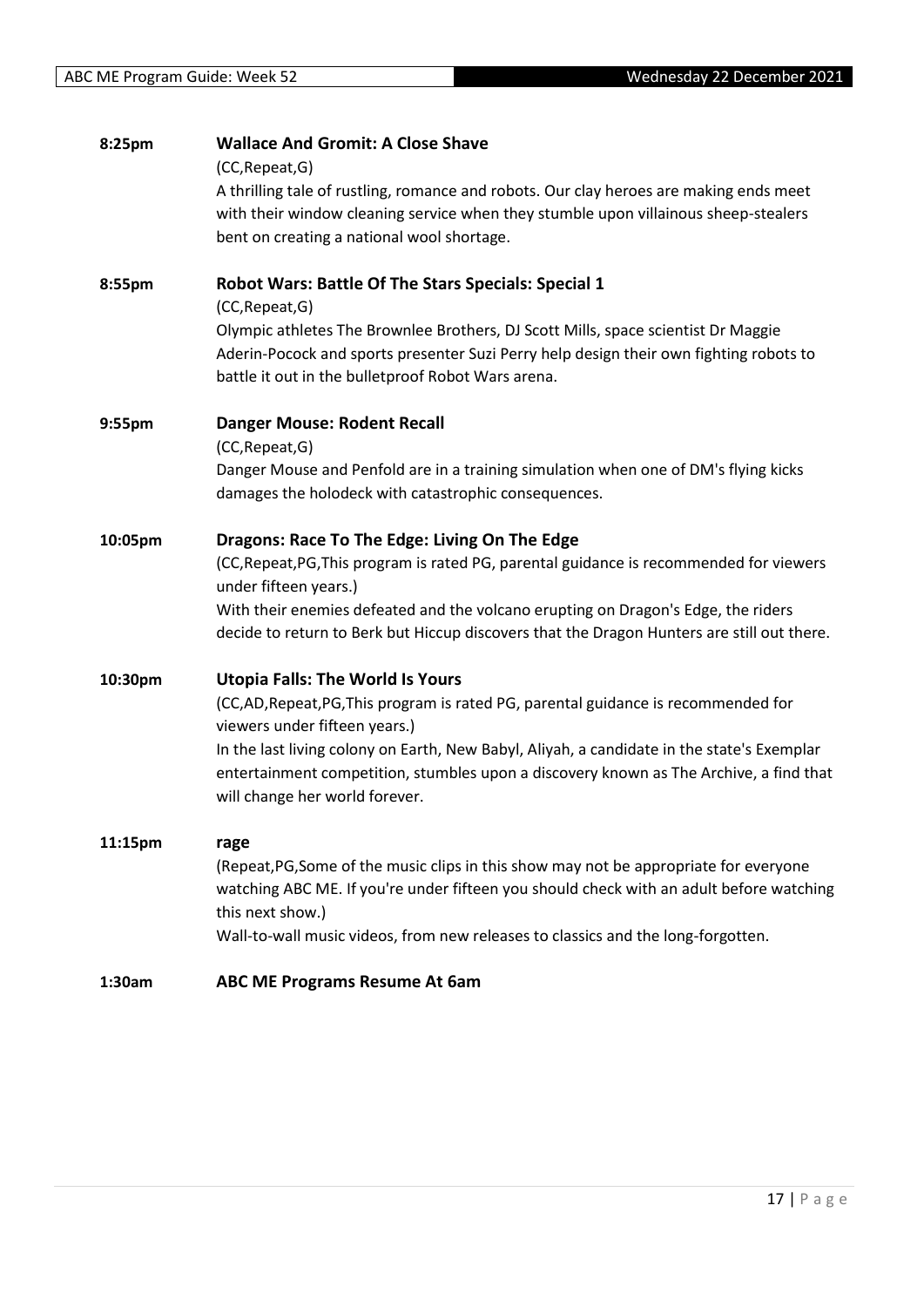#### <span id="page-17-0"></span>**Thursday, 23 December 2021**

| 6:00am  | <b>Almost Never</b>                                                                     |
|---------|-----------------------------------------------------------------------------------------|
|         | (CC,AD,Repeat,G)                                                                        |
| 6:25am  | <b>Almost Never</b>                                                                     |
|         | (CC,AD,Repeat,G)                                                                        |
| 7:00am  | <b>Scream Street</b>                                                                    |
|         | (Repeat, G)                                                                             |
| 7:20am  | Dorg Van Dango                                                                          |
|         | (CC,G)                                                                                  |
| 7:35am  | <b>Total DramaRama</b>                                                                  |
|         | (CC,G)                                                                                  |
| 7:45am  | <b>Dodo</b>                                                                             |
|         | (CC,AD, Repeat, G)                                                                      |
| 7:55am  | 100% Wolf: Legend Of The Moonstone                                                      |
|         | (CC, Repeat, G)                                                                         |
| 8:20am  | <b>Total DramaRama</b>                                                                  |
|         | (CC, Repeat, G)                                                                         |
| 8:35am  | <b>Total DramaRama</b>                                                                  |
|         | (CC, Repeat, G)                                                                         |
| 8:45am  | <b>Total DramaRama</b>                                                                  |
|         | (CC, Repeat, G)                                                                         |
| 8:55am  | <b>Total DramaRama</b>                                                                  |
|         | (CC, Repeat, G)                                                                         |
| 9:05am  | <b>Total DramaRama</b>                                                                  |
|         | (CC, Repeat, G)                                                                         |
| 9:20am  | <b>Total DramaRama</b>                                                                  |
|         | (CC, Repeat, PG, This program is rated PG, parental guidance is recommended for viewers |
|         | under fifteen years.)                                                                   |
| 9:30am  | <b>Total DramaRama</b>                                                                  |
|         | (CC, Repeat, G)                                                                         |
| 9:40am  | <b>Total DramaRama</b>                                                                  |
|         | (CC, Repeat, PG, This program is rated PG, parental guidance is recommended for viewers |
|         | under fifteen years.)                                                                   |
| 9:55am  | <b>Total DramaRama</b>                                                                  |
|         | (CC, Repeat, PG, This program is rated PG, parental guidance is recommended for viewers |
|         | under fifteen years.)                                                                   |
| 10:05am | <b>Total DramaRama</b>                                                                  |
|         | (CC, Repeat, G)                                                                         |
| 10:15am | <b>Total DramaRama</b>                                                                  |
|         | (CC, Repeat, G)                                                                         |
| 10:30am | <b>Total DramaRama</b>                                                                  |
|         | (CC, Repeat, G)                                                                         |
| 10:40am | <b>Total DramaRama</b>                                                                  |
|         | (CC, Repeat, G)                                                                         |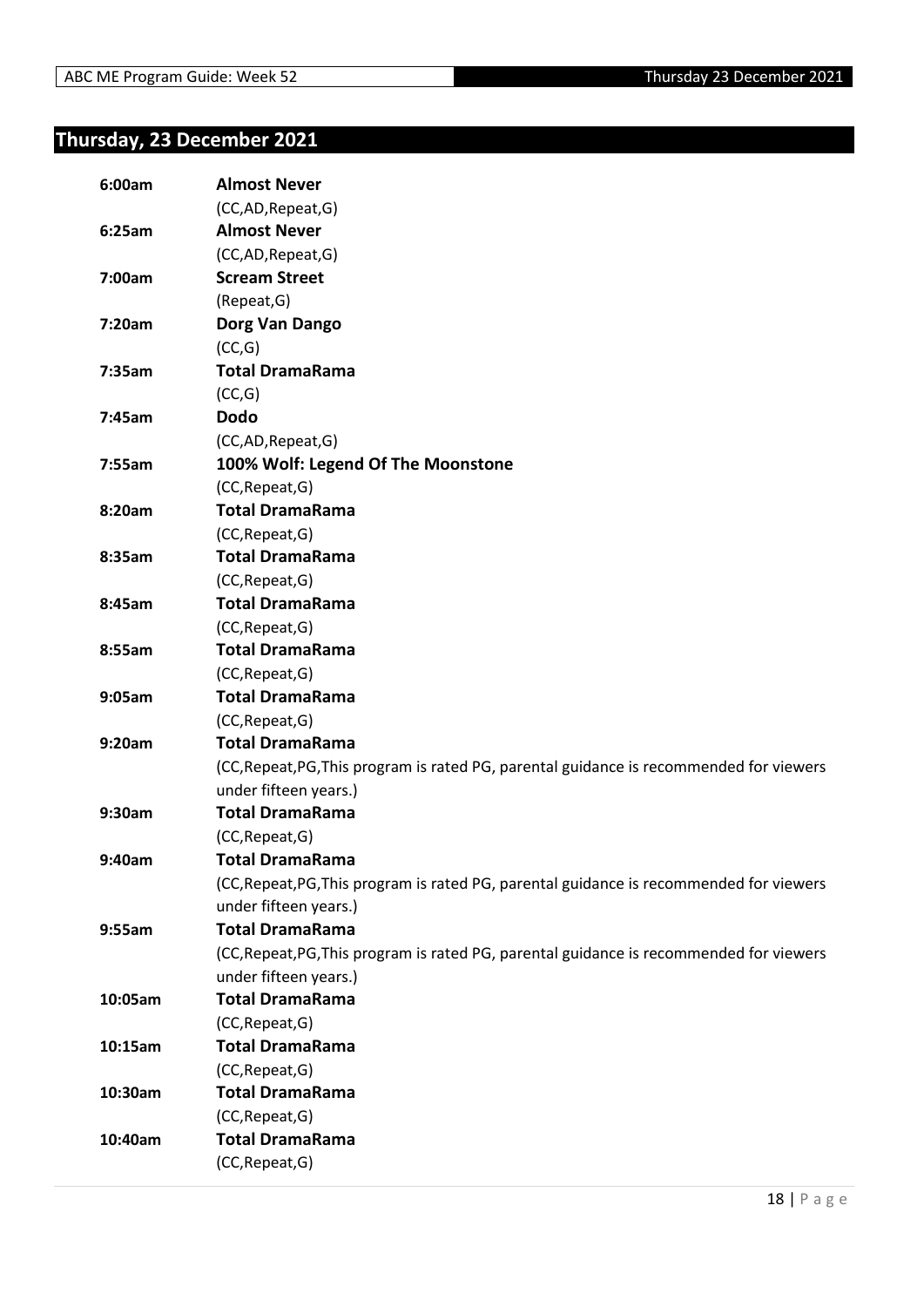| 10:50am            | <b>Total DramaRama</b>                                                                  |
|--------------------|-----------------------------------------------------------------------------------------|
|                    | (CC, Repeat, G)                                                                         |
| 11:00am            | <b>Total DramaRama</b>                                                                  |
|                    | (CC, Repeat, G)                                                                         |
| 11:15am            | <b>Total DramaRama</b>                                                                  |
|                    | (CC, Repeat, G)                                                                         |
| 11:25am            | <b>Total DramaRama</b>                                                                  |
|                    | (CC, Repeat, G)                                                                         |
| 11:35am            | <b>Total DramaRama</b>                                                                  |
|                    | (CC, Repeat, PG, This program is rated PG, parental guidance is recommended for viewers |
|                    | under fifteen years.)                                                                   |
| 11:50am            | <b>Total DramaRama</b>                                                                  |
|                    | (CC, Repeat, G)                                                                         |
| 12:00pm            | <b>Total DramaRama</b>                                                                  |
|                    | (CC, Repeat, G)                                                                         |
| 12:10pm            | <b>Total DramaRama</b>                                                                  |
|                    | (CC, Repeat, G)                                                                         |
| 12:25pm            | <b>Total DramaRama</b>                                                                  |
|                    | (CC, Repeat, G)                                                                         |
| 12:35pm            | <b>Total DramaRama</b>                                                                  |
|                    | (CC, Repeat, G)                                                                         |
| 12:45pm            | <b>Total DramaRama</b>                                                                  |
|                    | (CC, Repeat, G)                                                                         |
| 12:55pm            | <b>Total DramaRama</b>                                                                  |
|                    | (CC, Repeat, PG, This program is rated PG, parental guidance is recommended for viewers |
|                    | under fifteen years.)                                                                   |
| 1:10 <sub>pm</sub> | <b>Total DramaRama</b>                                                                  |
|                    | (CC, Repeat, G)                                                                         |
| 1:20 <sub>pm</sub> | <b>Total DramaRama</b>                                                                  |
|                    | (CC, Repeat, PG, This program is rated PG, parental guidance is recommended for viewers |
|                    | under fifteen years.)                                                                   |
| 1:30 <sub>pm</sub> | <b>Total DramaRama</b>                                                                  |
|                    | (CC, Repeat, PG, This program is rated PG, parental guidance is recommended for viewers |
|                    | under fifteen years.)                                                                   |
| 1:40pm             | <b>Total DramaRama</b>                                                                  |
|                    | (CC, Repeat, PG, This program is rated PG, parental guidance is recommended for viewers |
|                    | under fifteen years.)                                                                   |
| 1:55pm             | <b>Total DramaRama</b>                                                                  |
|                    | (CC, Repeat, PG, This program is rated PG, parental guidance is recommended for viewers |
|                    | under fifteen years.)                                                                   |
| 2:05pm             | <b>Total DramaRama</b>                                                                  |
|                    | (CC, Repeat, PG, This program is rated PG, parental guidance is recommended for viewers |
|                    | under fifteen years.)                                                                   |
| 2:15 <sub>pm</sub> | <b>Total DramaRama</b>                                                                  |
|                    | (CC, Repeat, G)                                                                         |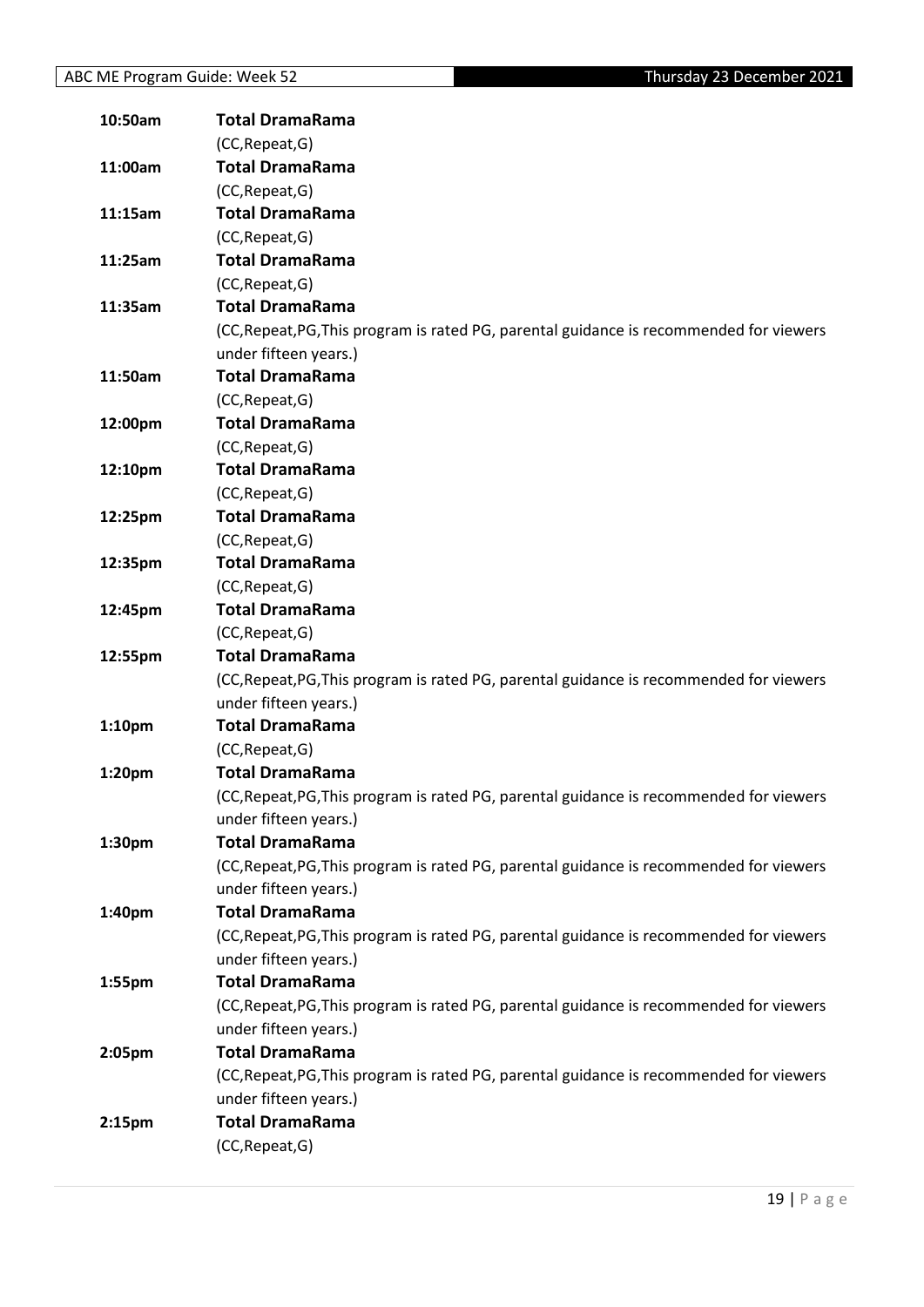| 2:30 <sub>pm</sub> | <b>Little Lunch</b>                                                                                           |
|--------------------|---------------------------------------------------------------------------------------------------------------|
|                    | (CC, Repeat, G)                                                                                               |
| 2:45 <sub>pm</sub> | <b>Little Lunch</b>                                                                                           |
|                    | (CC, Repeat, G)                                                                                               |
| 2:55pm             | <b>Little Lunch</b>                                                                                           |
|                    | (CC, Repeat, G)                                                                                               |
| 3:10 <sub>pm</sub> | <b>Little Lunch</b>                                                                                           |
|                    | (CC, Repeat, G)                                                                                               |
| 3:25pm             | <b>Little Lunch</b>                                                                                           |
|                    | (CC, Repeat, G)                                                                                               |
| 3:40pm             | <b>Little Lunch</b>                                                                                           |
|                    | (CC, Repeat, G)                                                                                               |
| 3:55pm             | So Awkward                                                                                                    |
|                    | (CC, Repeat, G)                                                                                               |
| 4:25 <sub>pm</sub> | <b>Secret Life of Boys: Farther Christmas</b>                                                                 |
|                    | (CC, Repeat, G)                                                                                               |
| 4:30pm             | The Inbestigators                                                                                             |
|                    | (CC, Repeat, G)                                                                                               |
| 4:45pm             | <b>Odd Squad</b>                                                                                              |
|                    | (G)                                                                                                           |
| 5:00pm             | <b>Shaun The Sheep</b>                                                                                        |
|                    | (CC, Repeat, G)                                                                                               |
| 5:05pm             | <b>School Of Rock</b>                                                                                         |
|                    | (CC, Repeat, G)                                                                                               |
| 5:30pm             | <b>Miraculous: Tales Of Ladybug And Cat Noir</b>                                                              |
|                    | (CC, Repeat, G)                                                                                               |
| 5:50pm             | <b>Total DramaRama</b>                                                                                        |
|                    | (CC, Repeat, PG, This program is rated PG, parental guidance is recommended for viewers                       |
|                    | under fifteen years.)                                                                                         |
|                    |                                                                                                               |
| 6:00pm             | <b>Dodo: Textmas</b>                                                                                          |
|                    | (CC,AD,Repeat,G)                                                                                              |
|                    | It's Christmas and Joe is having to stay in his brother, Jamie's room. Joe now must                           |
|                    | endure a night of Jamie's brotherly cruelty and figure out what to do when a girl texts                       |
|                    | you.                                                                                                          |
|                    |                                                                                                               |
| 6:15pm             | Cloudy With A Chance Of Meatballs: Lobster Claus is Coming To Town Part 1 & 2                                 |
|                    | (Repeat, G)                                                                                                   |
|                    | Flint introduces Sam to Swallow Falls' unique Christmas traditions, centred around the                        |
|                    | mythical Lobster Claus./ Santa arrives in Swallow Falls to challenge Lobster Claus and<br>take back his turf. |
|                    |                                                                                                               |
|                    |                                                                                                               |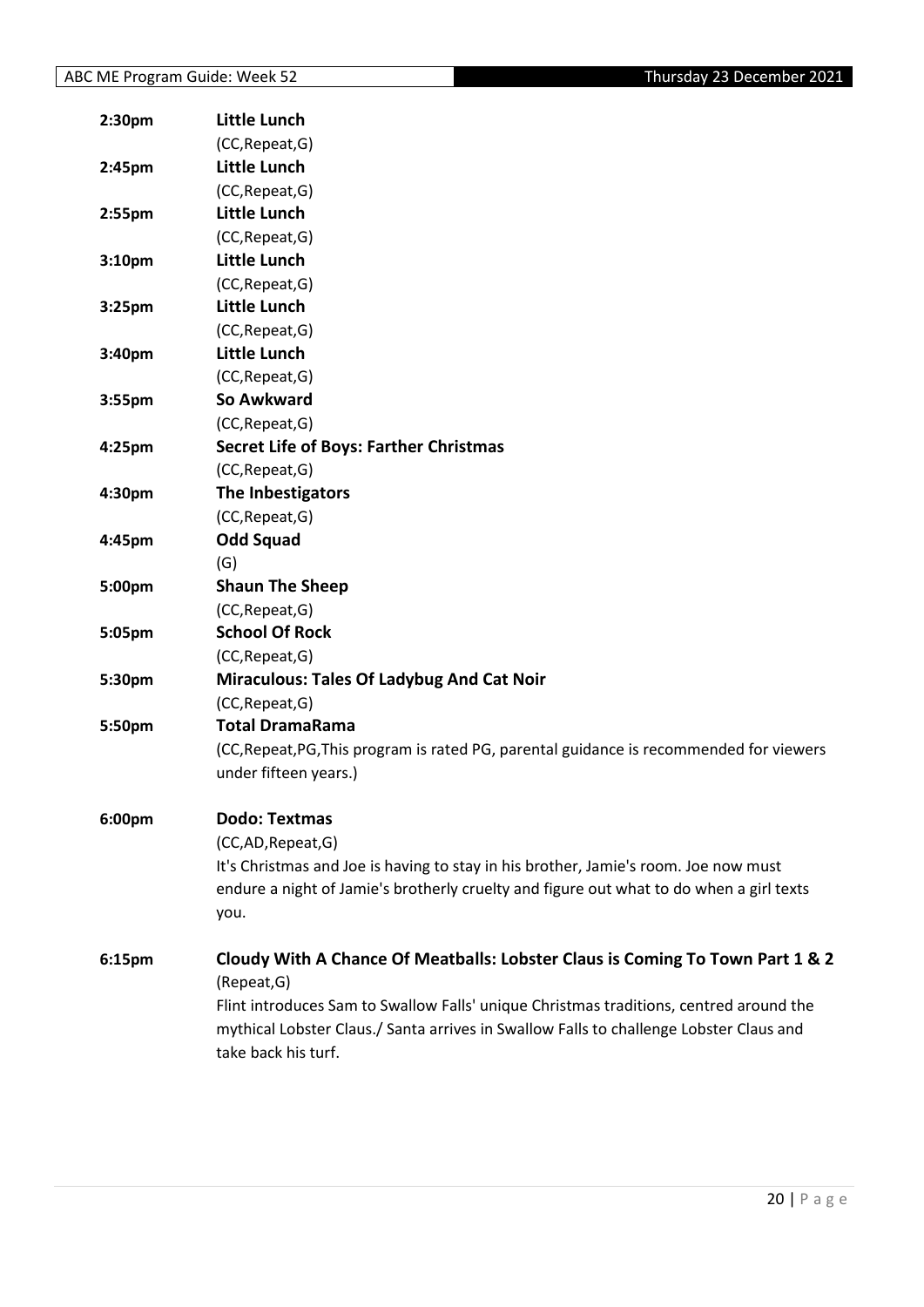| 6:35pm  | The Penguins Of Madagascar: The All Nighter Before Christmas                                                     |
|---------|------------------------------------------------------------------------------------------------------------------|
|         | (CC,AD,Repeat,G)<br>The New York Zoo is closed one day out of the year for Christmas. To rejoice the season      |
|         | the animals take over the zoo for Kidsmas - the annual animal celebration complete with                          |
|         | decorations, food, gifts and a visit from Santa.                                                                 |
|         |                                                                                                                  |
| 7:00pm  | <b>Shaun The Sheep Movie: Farmageddon</b>                                                                        |
|         | (CC,G)                                                                                                           |
|         | When a mischievous alien crash-lands near Mossy Bottom Farm, Shaun sets off on a                                 |
|         | thrilling rescue mission to help return her home, while a secret government UFO                                  |
|         | organization is hot on their trail.                                                                              |
| 8:25pm  | <b>Wallace And Gromit: A Matter Of Loaf And Death</b>                                                            |
|         | (CC, Repeat, G)                                                                                                  |
|         | Amid the chaos of opening a new bread-making business, Wallace falls in love with a                              |
|         | local beauty, while Gromit becomes a sleuth to solve the mysterious disappearance of a                           |
|         | dozen local bakers.                                                                                              |
| 8:55pm  | Robot Wars: Battle Of The Stars Specials: Special 2                                                              |
|         | (CC, Repeat, G)                                                                                                  |
|         | Paralympic gold medallist Kadeena Cox, football legend Robbie Savage, science and                                |
|         | history presenter Neil Oliver and popstar Jordan from Rizzle Kicks design their own                              |
|         | fighting robots to battle it out in the Robot Wars arena.                                                        |
| 9:55pm  | Danger Mouse: A Fear To Remember                                                                                 |
|         | (CC, Repeat, G)                                                                                                  |
|         | Danger Mouse faces the Queen of Weevils in a fearful Halloween special.                                          |
|         |                                                                                                                  |
| 10:05pm | <b>Dragons: Race To The Edge: Sandbusted</b>                                                                     |
|         | (CC, Repeat, PG, This program is rated PG, parental guidance is recommended for viewers<br>under fifteen years.) |
|         | When Hiccup is summoned to the Northern Markets to look into a curse that causes                                 |
|         | people to disappear, he is sucked down into a cavern of the fearsome Sandbuster.                                 |
|         |                                                                                                                  |
| 10:30pm | Utopia Falls: Can I Kick It                                                                                      |
|         | (CC,AD, Repeat, PG, This program is rated PG, parental guidance is recommended for                               |
|         | viewers under fifteen years.)                                                                                    |
|         | Aliyah discovers a connection between The Archive and her late mother while an                                   |
|         | impromptu performance tests the patience of those in power.                                                      |
| 11:15pm | rage: Guest Programmer                                                                                           |
|         | (Repeat, PG, Some of the music clips in this show may not be appropriate for everyone                            |
|         | watching ABC ME. If you're under fifteen you should check with an adult before watching                          |
|         | this next show.)                                                                                                 |
|         | Wall-to-wall music videos, from new releases to classics and the long-forgotten.                                 |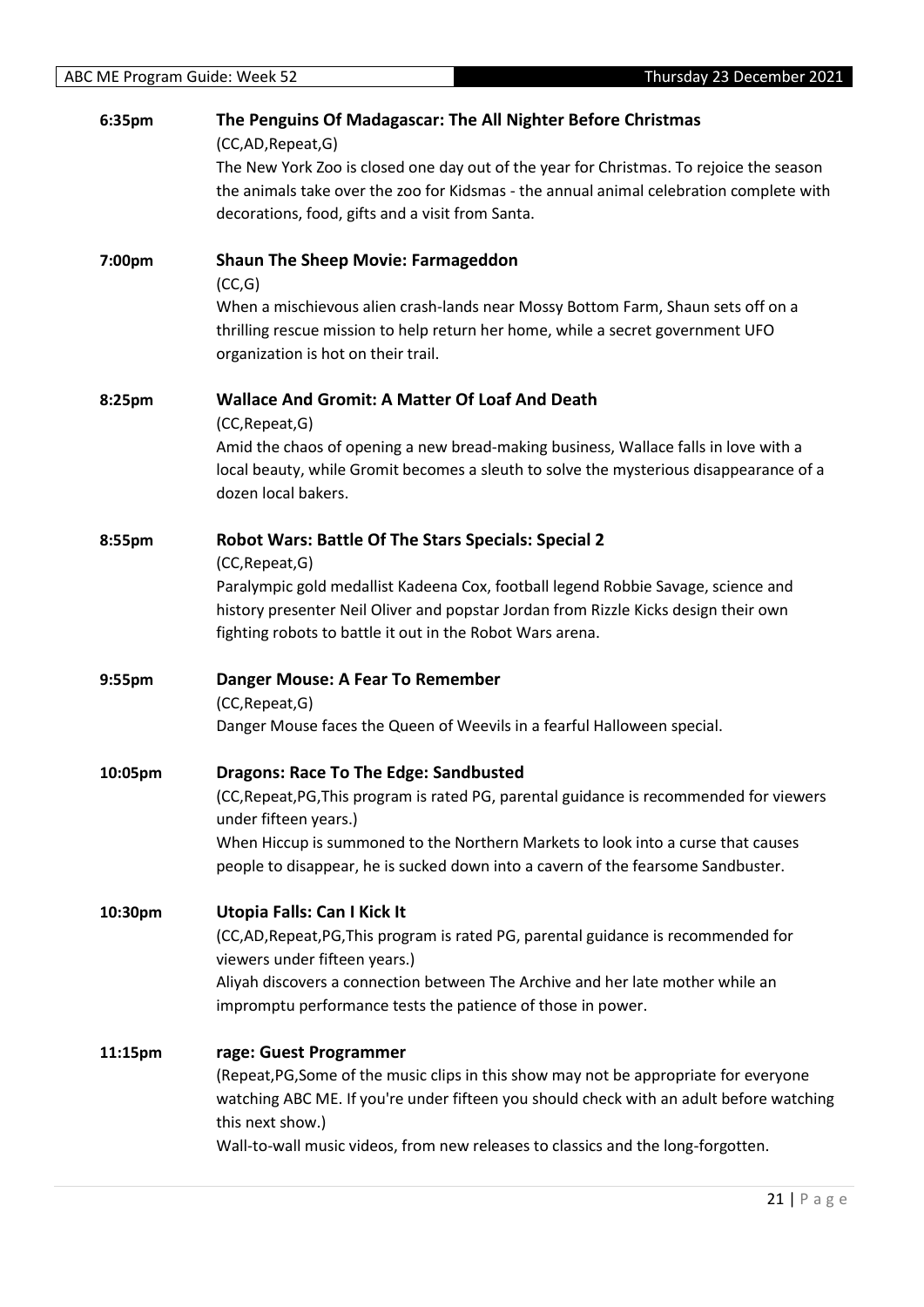**2:45am ABC ME Programs Resume At 6am**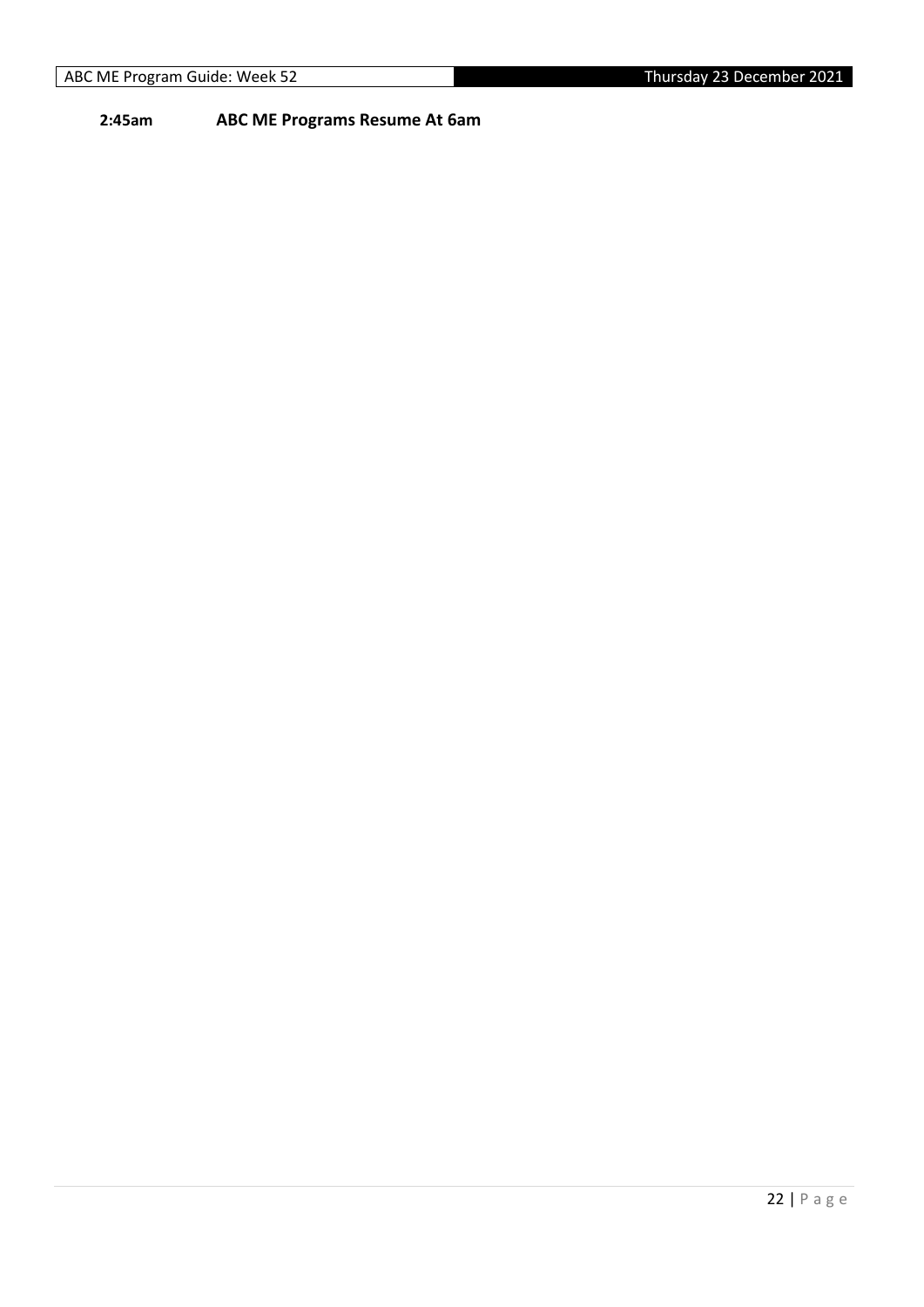# <span id="page-22-0"></span>**Friday, 24 December 2021**

| 6:00am             | Larry the Wonderpup                                                                     |
|--------------------|-----------------------------------------------------------------------------------------|
|                    | (Repeat, PG, This program is rated PG, parental guidance is recommended for viewers     |
|                    | under fifteen years.)                                                                   |
| 6:15am             | <b>Danger Mouse</b>                                                                     |
|                    | (CC, Repeat, G)                                                                         |
| 6:35am             | <b>Spirit Riding Free</b>                                                               |
|                    | (Repeat, G)                                                                             |
| 7:00am             | <b>Miraculous: Tales Of Ladybug And Cat Noir</b>                                        |
|                    | (CC, Repeat, G)                                                                         |
| 7:20am             | The Penguins Of Madagascar                                                              |
|                    | (CC,AD,Repeat,G)                                                                        |
| 7:45am             | <b>Odd Squad</b>                                                                        |
|                    | (Repeat, G)                                                                             |
| 7:55am             | <b>Odd Squad</b>                                                                        |
|                    | (Repeat, G)                                                                             |
| 8:10am             | <b>Hank Zipzer's Christmas Catastrophe</b>                                              |
|                    | (CC, Repeat, PG, This program is rated PG, parental guidance is recommended for viewers |
|                    | under fifteen years.)                                                                   |
| 9:40am             | <b>Saving Santa</b>                                                                     |
|                    | (CC, Repeat, G)                                                                         |
| 11:00am            | <b>Elliot The Littlest Reindeer</b>                                                     |
|                    | (Repeat, G)                                                                             |
| 12:30pm            | <b>What's For Dinner?</b>                                                               |
|                    | (CC, Repeat, G)                                                                         |
| 12:40pm            | <b>The Crystal Maze</b>                                                                 |
|                    | (CC, Repeat, PG, This program is rated PG, parental guidance is recommended for viewers |
|                    | under fifteen years.)                                                                   |
| 1:25pm             | Hey You! What If                                                                        |
|                    | (Repeat, G)                                                                             |
| 1:35pm             | <b>The Crystal Maze</b>                                                                 |
|                    | (Repeat, G)                                                                             |
| 2:20pm             | Hey You! What If                                                                        |
|                    | (Repeat, G)                                                                             |
| 2:25 <sub>pm</sub> | <b>Scream Street</b>                                                                    |
|                    | (Repeat, G)                                                                             |
| 2:50pm             | <b>Dodo</b>                                                                             |
|                    | (CC,AD,Repeat,G)                                                                        |
| 3:00pm             | <b>Total DramaRama</b>                                                                  |
|                    | (CC, Repeat, G)                                                                         |
| 3:10 <sub>pm</sub> | <b>Total DramaRama</b>                                                                  |
|                    | (CC, Repeat, PG, This program is rated PG, parental guidance is recommended for viewers |
|                    | under fifteen years.)                                                                   |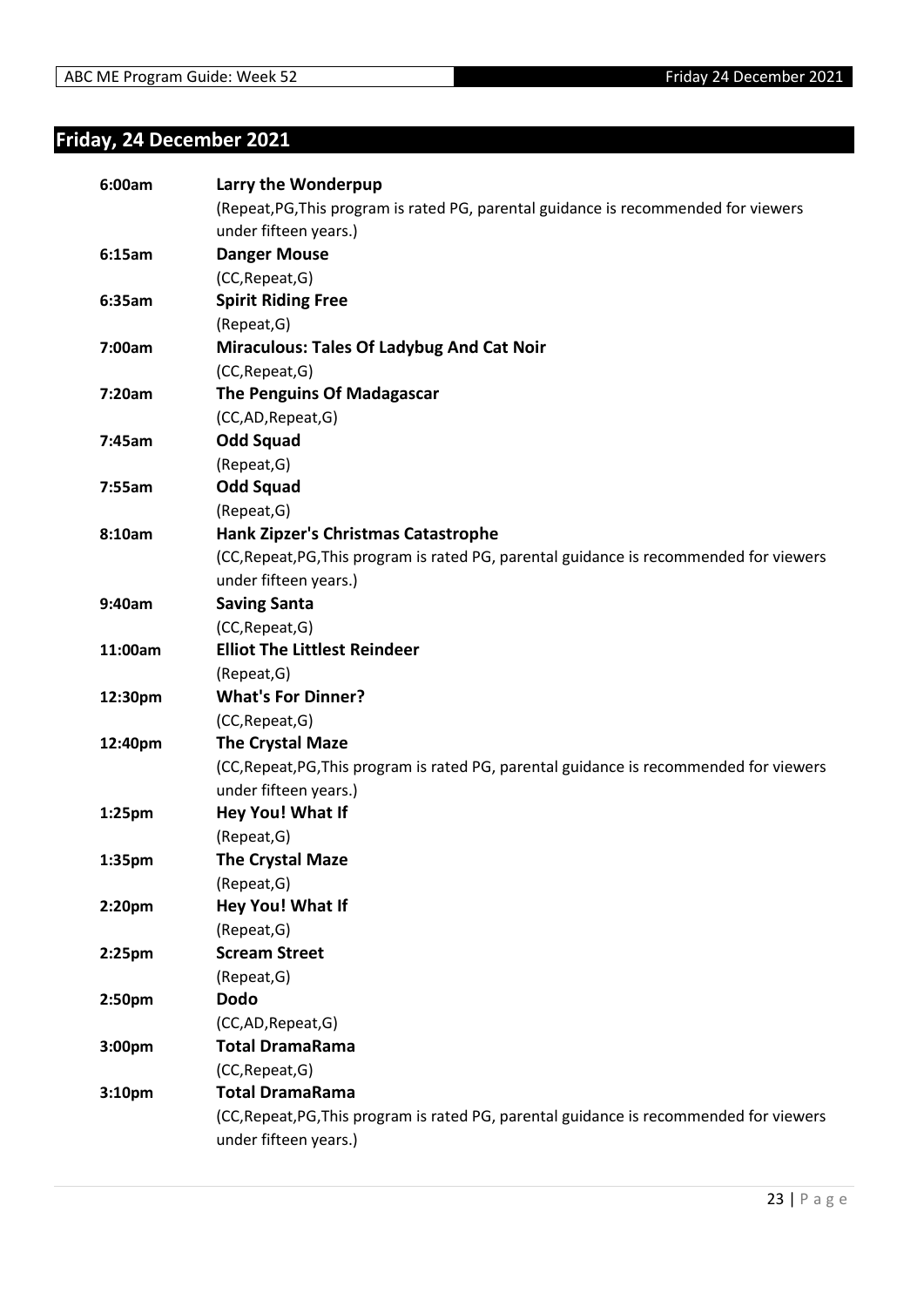| 3:25pm             | The Bagel and Becky Show                                                                     |
|--------------------|----------------------------------------------------------------------------------------------|
|                    | (CC, Repeat, G)                                                                              |
| 3:35pm             | <b>SheZow</b>                                                                                |
|                    | (CC, Repeat, G)                                                                              |
| 3:50pm             | <b>Art Ninja</b>                                                                             |
|                    | (Repeat, G, For some of these craft projects you need an adult's help. Do not try making     |
|                    | them on your own.)                                                                           |
| 4:10 <sub>pm</sub> | <b>Camp Lakebottom</b>                                                                       |
|                    | (Repeat, G)                                                                                  |
| 4:20pm             | <b>Molang</b>                                                                                |
|                    | (G)                                                                                          |
| 4:25 <sub>pm</sub> | <b>Secret Life of Boys: Farther Christmas</b>                                                |
|                    | (CC, Repeat, G)                                                                              |
| 4:30pm             | The Inbestigators                                                                            |
|                    | (CC, Repeat, G)                                                                              |
| 4:45pm             | <b>Odd Squad</b>                                                                             |
|                    | (G)                                                                                          |
| 5:00pm             | <b>Spirit Riding Free: Spirit Of Christmas</b>                                               |
|                    | (CC,AD,Repeat,G)                                                                             |
| 5:40pm             | <b>Odd Squad</b>                                                                             |
|                    | (Repeat, G)                                                                                  |
| 5:55pm             | <b>Odd Squad</b>                                                                             |
|                    | (Repeat, G)                                                                                  |
| 6:05pm             | Cloudy With A Chance Of Meatballs: Have Yourself a Sardiney Little Christmas                 |
|                    | Parts 1 and 2                                                                                |
|                    | (Repeat, PG, This program is rated PG, parental guidance is recommended for viewers          |
|                    | under fifteen years.)                                                                        |
|                    | Sam discovers that Santa Claus is vacationing in Swallow Falls and drags Flint along to      |
|                    | pitch their Christmas ideas to the jolly old elf./ Flint and Sam seek out the help of an old |
|                    | friend to break Santa out of jail.                                                           |
|                    |                                                                                              |
| 6:30pm             | <b>Oddbods: Christmas Buzz</b>                                                               |
|                    | (Repeat, G)                                                                                  |
|                    | It's Christmas season again! Time for the Oddbods to put the star on their Christmas         |
|                    | tree, build snowmen, and have a festive feast. Come enjoy the Christmas merriment with       |
|                    | them.                                                                                        |
| 6:35pm             | Little Lunch Specials: The Nightmare Before Graduation                                       |
|                    | (CC, Repeat, G)                                                                              |
|                    | Mrs Gonsha's class is graduating from Grade 6 and everyone is excited about going to         |
|                    | High School, but when they uncover the explosive news that Rory is unable to graduate        |
|                    | with them, no one is eager to leave school any more.                                         |
|                    |                                                                                              |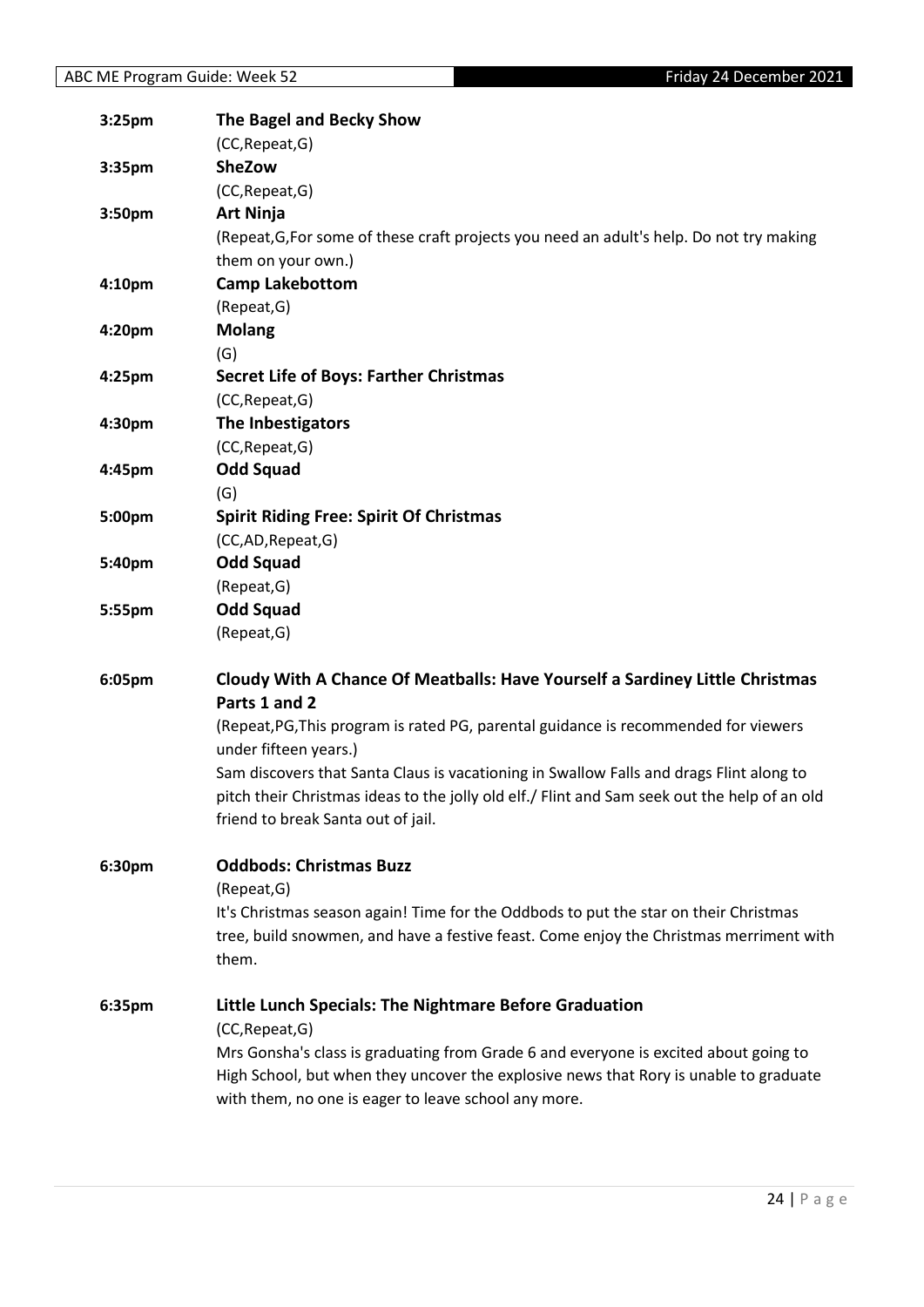| 7:00pm  | <b>Shaun The Sheep: The Flight Before Christmas</b><br>(CC, Repeat, G)                                                                                                       |
|---------|------------------------------------------------------------------------------------------------------------------------------------------------------------------------------|
|         | It's Christmas Eve at Mossy Bottom Farm when a farmhouse raid to get bigger stockings<br>inadvertently leads to Timmy going missing off the farm. Can Shaun get Timmy back   |
|         | before he becomes someone else's favourite present?                                                                                                                          |
| 7:30pm  | <b>Shaun The Sheep: Movie</b>                                                                                                                                                |
|         | (CC, Repeat, G)                                                                                                                                                              |
|         | Shaun decides to take the day off and have some fun. A mix up with the Farmer, a<br>caravan and a very steep hill lead them all to the Big City and it's up to Shaun and the |
|         | flock to return everyone safely home.                                                                                                                                        |
| 8:55pm  | <b>Roald Dahl's Revolting Rhymes: Part One</b>                                                                                                                               |
|         | (CC, Repeat, PG, This program is rated PG, parental guidance is recommended for viewers<br>under fifteen years.)                                                             |
|         | Young Snow White and Red Riding Hood become lifelong friends as Snow White takes on                                                                                          |
|         | the might of the wicked Queen. Meanwhile, Red is called home to deal with a pair of<br>hungry wolves.                                                                        |
| 9:25pm  | <b>Roald Dahl's Revolting Rhymes: Part Two</b>                                                                                                                               |
|         | (CC, Repeat, PG, This program is rated PG, parental guidance is recommended for viewers<br>under fifteen years.)                                                             |
|         | Jack grows up with his heart set on next-door neighbour Cindy. She has her eye turned                                                                                        |
|         | by the eligible Prince at the ball, whilst Jack gets distracted by a giant beanstalk at the<br>bottom of his garden. Will they find true love?                               |
| 9:55pm  | Horrible Histories Special: Sensational Shakespeare (2016)                                                                                                                   |
|         | (CC, Repeat, PG, This program is rated PG, parental guidance is recommended for viewers<br>under fifteen years.)                                                             |
|         | Looking at the life and times of William Shakespeare - from his humble beginnings in                                                                                         |
|         | Stratford, through his time as a jobbing actor in London, to his success as the country's<br>most respected and financially savvy writer.                                    |
| 10:30pm | Horrible Histories Special: The Grisly Great Fire Of London (2016)                                                                                                           |
|         | (CC, Repeat, PG, This program is rated PG, parental guidance is recommended for viewers<br>under fifteen years.)                                                             |
|         | On the night of September 2nd, a spark from a baker's oven in Pudding Lane ignited a                                                                                         |
|         | fire which roared through the tightly packed streets of London, destroying up to a third                                                                                     |
|         | of the city.                                                                                                                                                                 |
| 11:00pm | <b>Horrible Histories Special: Staggering Storytellers</b>                                                                                                                   |
|         | (CC, Repeat, PG, This program is rated PG, parental guidance is recommended for viewers<br>under fifteen years.)                                                             |
|         | Spanning 3,000 years of recorded history we look at the ways some of our finest writers                                                                                      |
|         | cured their writing block. We see the development of storytelling technology & learn                                                                                         |
|         | how Charles Dickens was the Harry Styles of his day.                                                                                                                         |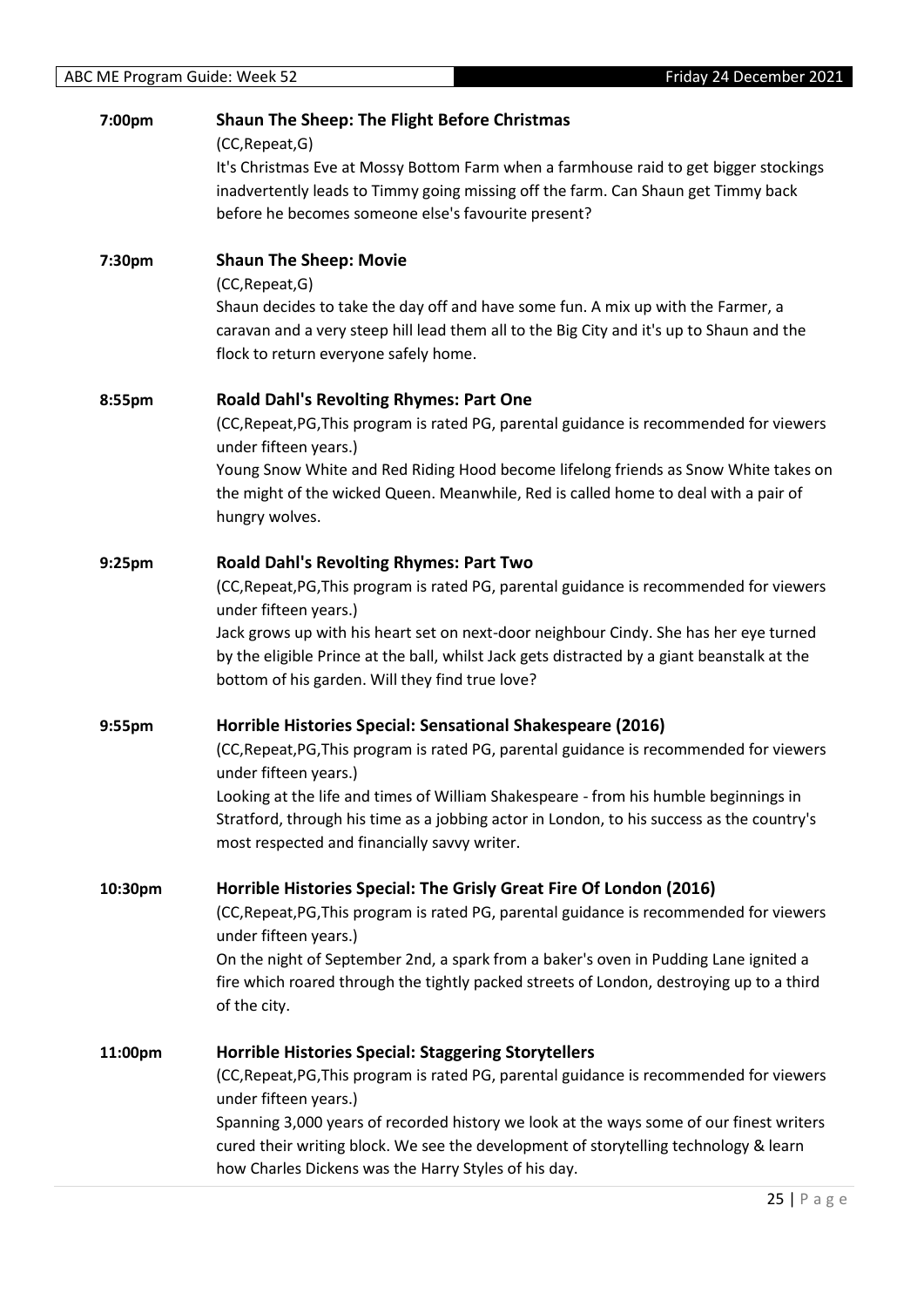| 11:30pm | Horrible Histories: Frightful First World War                                          |
|---------|----------------------------------------------------------------------------------------|
|         | (CC,AD,Repeat,PG,This program is rated PG, parental guidance is recommended for        |
|         | viewers under fifteen years.)                                                          |
|         | In this First World War special, the award-winning comedy sketch team, Bob Hale and    |
|         | Rattus Rattus, guide us through the horrible history of 1914-18.                       |
| 12:00am | Shaun The Sheep: We Wish Ewe A Merry Christmas                                         |
|         | (CC, Repeat, G)                                                                        |
|         | Shaun discovers that the farmer will be spending Christmas Day alone. The animals work |
|         | through the night festooning the farmhouse with decorations so that the farmer wakes   |
|         | up to the most magical Christmas ever.                                                 |
| 12:10am | <b>ABC ME Programs Resume At 6am</b>                                                   |
|         |                                                                                        |

(Repeat) ABC ME programs resume at 6am.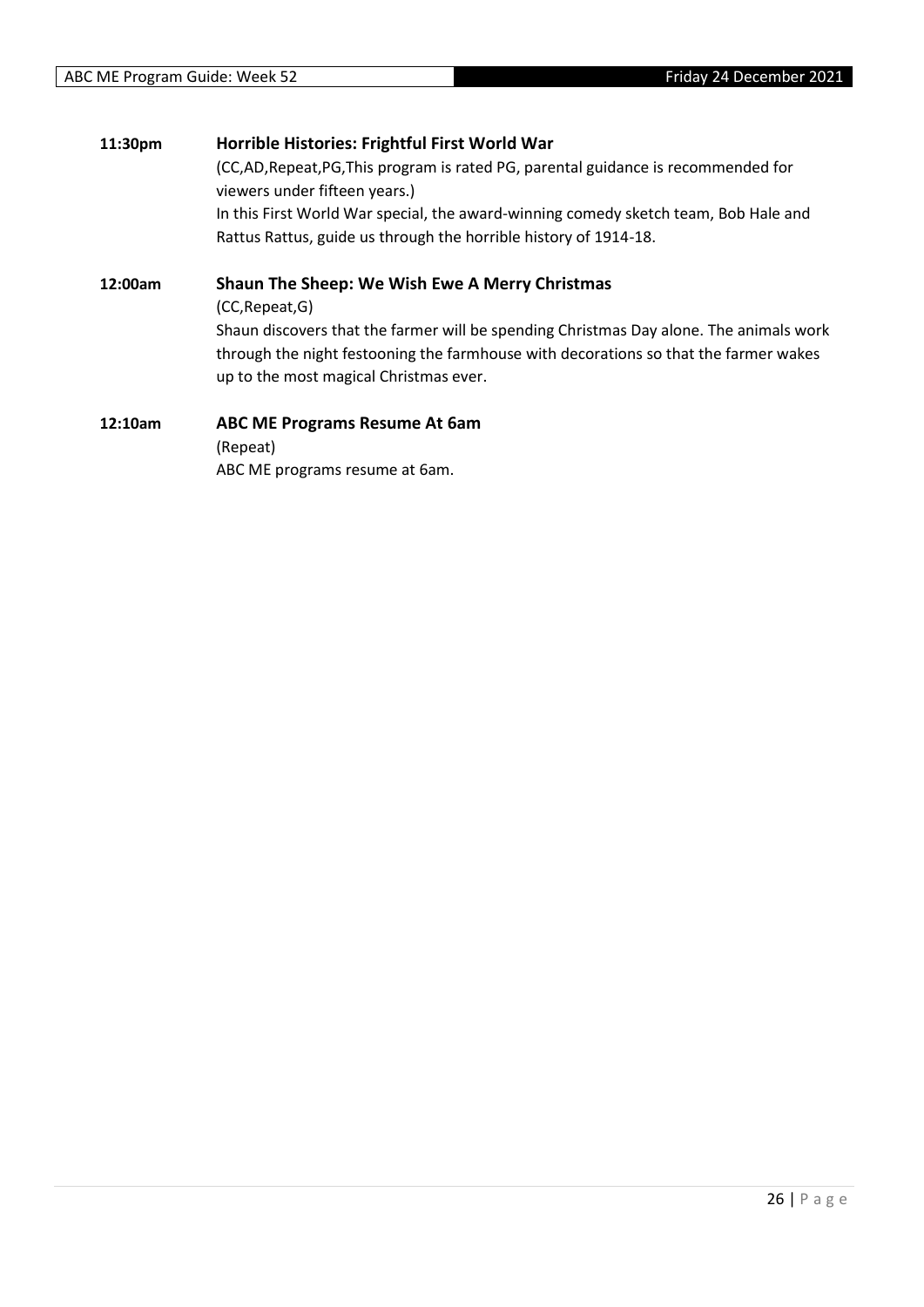# <span id="page-26-0"></span>**Saturday, 25 December 2021**

| 6:00am  | K-On!                                                                                    |
|---------|------------------------------------------------------------------------------------------|
|         | (CC, Repeat, PG, This program is classified PG, and parental guidance is recommended for |
|         | viewers under fifteen years. It includes themes for a teenage audience.)                 |
| 6:25am  | <b>Dodo</b>                                                                              |
|         | (CC,AD,Repeat,G)                                                                         |
| 6:35am  | <b>Odd Squad</b>                                                                         |
|         | (Repeat, G)                                                                              |
| 6:50am  | <b>Odd Squad</b>                                                                         |
|         | (Repeat, G)                                                                              |
| 7:00am  | <b>Hank Zipzer</b>                                                                       |
|         | (Repeat, G)                                                                              |
| 7:25am  | <b>School Of Rock</b>                                                                    |
|         | (CC, Repeat, G)                                                                          |
| 7:50am  | <b>The Dengineers</b>                                                                    |
|         | (Repeat, G)                                                                              |
| 8:20am  | <b>Miraculous: Tales Of Ladybug And Cat Noir</b>                                         |
|         | (CC, Repeat, PG, This program is rated PG, parental guidance is recommended for viewers  |
|         | under fifteen years.)                                                                    |
| 8:40am  | <b>Miraculous: Tales Of Ladybug And Cat Noir</b>                                         |
|         | (CC, Repeat, G)                                                                          |
| 9:05am  | <b>Miraculous: Tales Of Ladybug And Cat Noir</b>                                         |
|         | (CC, Repeat, PG, This program is rated PG, parental guidance is recommended for viewers  |
|         | under fifteen years.)                                                                    |
| 9:25am  | <b>Miraculous: Tales Of Ladybug And Cat Noir</b>                                         |
|         | (CC, Repeat, PG, This program is rated PG, parental guidance is recommended for viewers  |
|         | under fifteen years.)                                                                    |
| 9:50am  | <b>Miraculous: Tales Of Ladybug And Cat Noir</b>                                         |
|         | (CC, Repeat, PG, This program is rated PG, parental guidance is recommended for viewers  |
|         | under fifteen years.)                                                                    |
| 10:10am | <b>Miraculous: Tales Of Ladybug And Cat Noir</b>                                         |
|         | (CC, Repeat, PG, This program is rated PG, parental guidance is recommended for viewers  |
|         | under fifteen years.)                                                                    |
| 10:35am | <b>Miraculous: Tales Of Ladybug And Cat Noir</b>                                         |
|         | (CC, Repeat, PG, This program is rated PG, parental guidance is recommended for viewers  |
|         | under fifteen years.)                                                                    |
| 11:00am | <b>Miraculous: Tales Of Ladybug And Cat Noir</b>                                         |
|         | (CC, Repeat, PG, This program is rated PG, parental guidance is recommended for viewers  |
|         | under fifteen years.)                                                                    |
| 11:20am | <b>Miraculous: Tales Of Ladybug And Cat Noir</b>                                         |
|         | (CC, Repeat, PG, This program is rated PG, parental guidance is recommended for viewers  |
|         | under fifteen years.)                                                                    |
| 11:45am | Miraculous: Tales Of Ladybug And Cat Noir                                                |
|         | (CC, Repeat, G)                                                                          |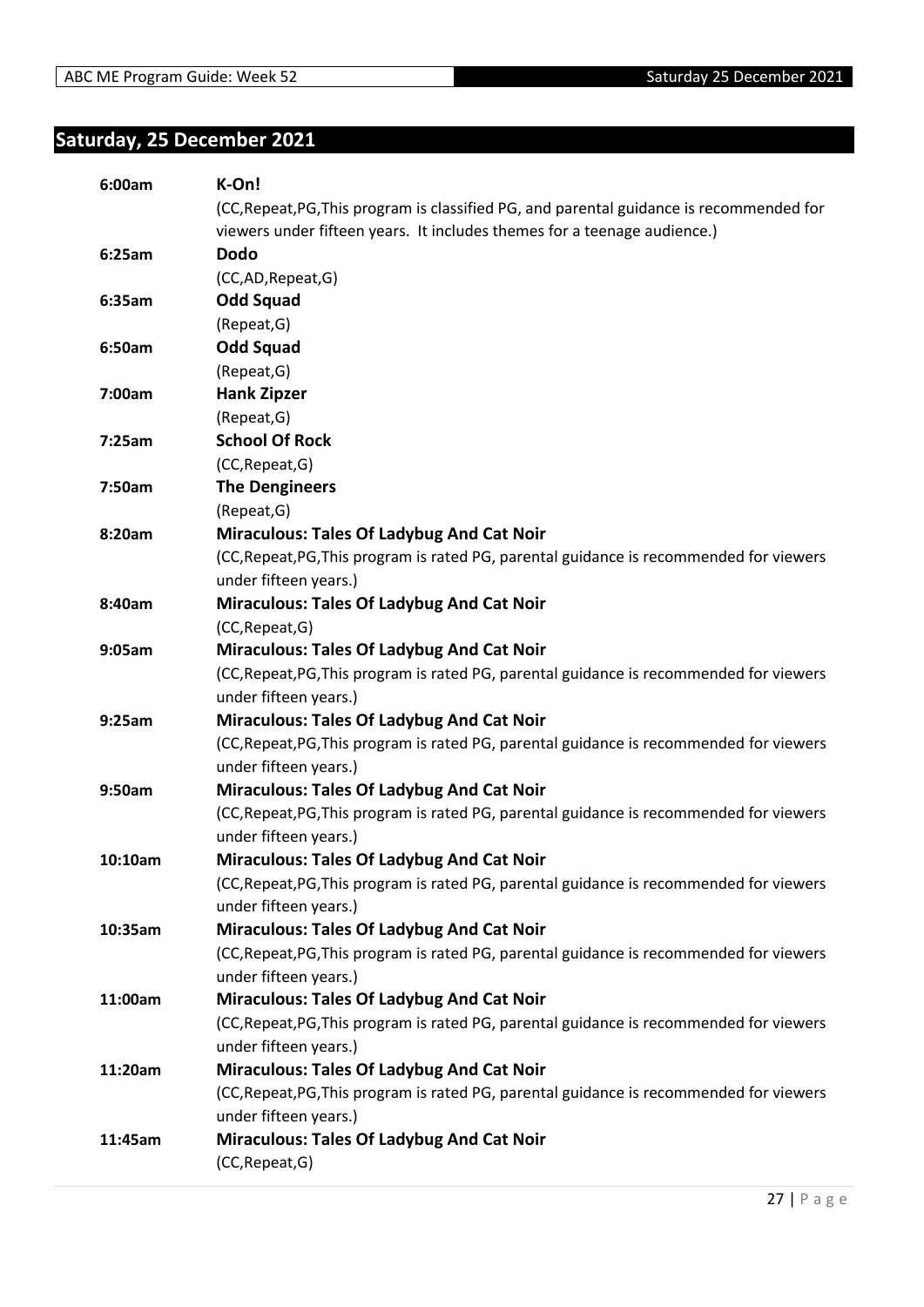| 12:05pm            | <b>Miraculous: Tales Of Ladybug And Cat Noir</b>                                        |
|--------------------|-----------------------------------------------------------------------------------------|
|                    | (CC, Repeat, PG, This program is rated PG, parental guidance is recommended for viewers |
|                    | under fifteen years.)                                                                   |
| 12:30pm            | <b>Miraculous: Tales Of Ladybug And Cat Noir</b>                                        |
|                    | (CC, Repeat, G)                                                                         |
| 12:50pm            | <b>Miraculous: Tales Of Ladybug And Cat Noir</b>                                        |
|                    | (CC, Repeat, G)                                                                         |
| 1:15 <sub>pm</sub> | <b>Miraculous: Tales Of Ladybug And Cat Noir</b>                                        |
|                    | (CC, Repeat, PG, This program is rated PG, parental guidance is recommended for viewers |
|                    | under fifteen years.)                                                                   |
| 1:35pm             | <b>Miraculous: Tales Of Ladybug And Cat Noir</b>                                        |
|                    | (CC, Repeat, PG, This program is rated PG, parental guidance is recommended for viewers |
|                    | under fifteen years.)                                                                   |
| 2:00 <sub>pm</sub> | <b>Miraculous: Tales Of Ladybug And Cat Noir</b>                                        |
|                    | (CC, Repeat, PG, This program is rated PG, parental guidance is recommended for viewers |
|                    | under fifteen years.)                                                                   |
| 2:25 <sub>pm</sub> | Miraculous: Tales Of Ladybug And Cat Noir                                               |
|                    | (CC, Repeat, G)                                                                         |
| 2:45pm             | <b>Miraculous: Tales Of Ladybug And Cat Noir</b>                                        |
|                    | (CC, Repeat, PG, This program is rated PG, parental guidance is recommended for viewers |
|                    | under fifteen years.)                                                                   |
| 3:10pm             | <b>Miraculous: Tales Of Ladybug And Cat Noir</b>                                        |
|                    | (CC, Repeat, PG, This program is rated PG, parental guidance is recommended for viewers |
|                    | under fifteen years.)                                                                   |
| 3:30pm             | <b>Miraculous: Tales Of Ladybug And Cat Noir</b>                                        |
|                    | (CC, Repeat, PG, This program is rated PG, parental guidance is recommended for viewers |
|                    | under fifteen years.)                                                                   |
| 3:55pm             | <b>Oddbods</b>                                                                          |
|                    | (Repeat, PG, This program is rated PG, parental guidance is recommended for viewers     |
|                    | under fifteen years.)                                                                   |
| 4:00pm             | <b>Kong: King Of The Apes Special</b>                                                   |
|                    | (CC, Repeat, PG, This program is rated PG, parental guidance is recommended for viewers |
|                    | under fifteen years.)                                                                   |
| 5:20pm             | <b>Horrible Histories: Ridiculous Romance</b>                                           |
|                    | (CC, Repeat, PG, This program is rated PG, parental guidance is recommended for viewers |
|                    | under fifteen years.)                                                                   |
| 5:50pm             | <b>Horrible Histories: Scary Special</b>                                                |
|                    | (CC, Repeat, G)                                                                         |
| 6:20pm             | <b>Horrible Histories: Sports Special</b>                                               |
|                    | (CC, Repeat, G)                                                                         |
|                    | The multi-award-winning comedy sketch brings fans a special sports-themed episode,      |
|                    | packed full of fascinating facts about some of the top sporting moments from the past.  |
|                    |                                                                                         |